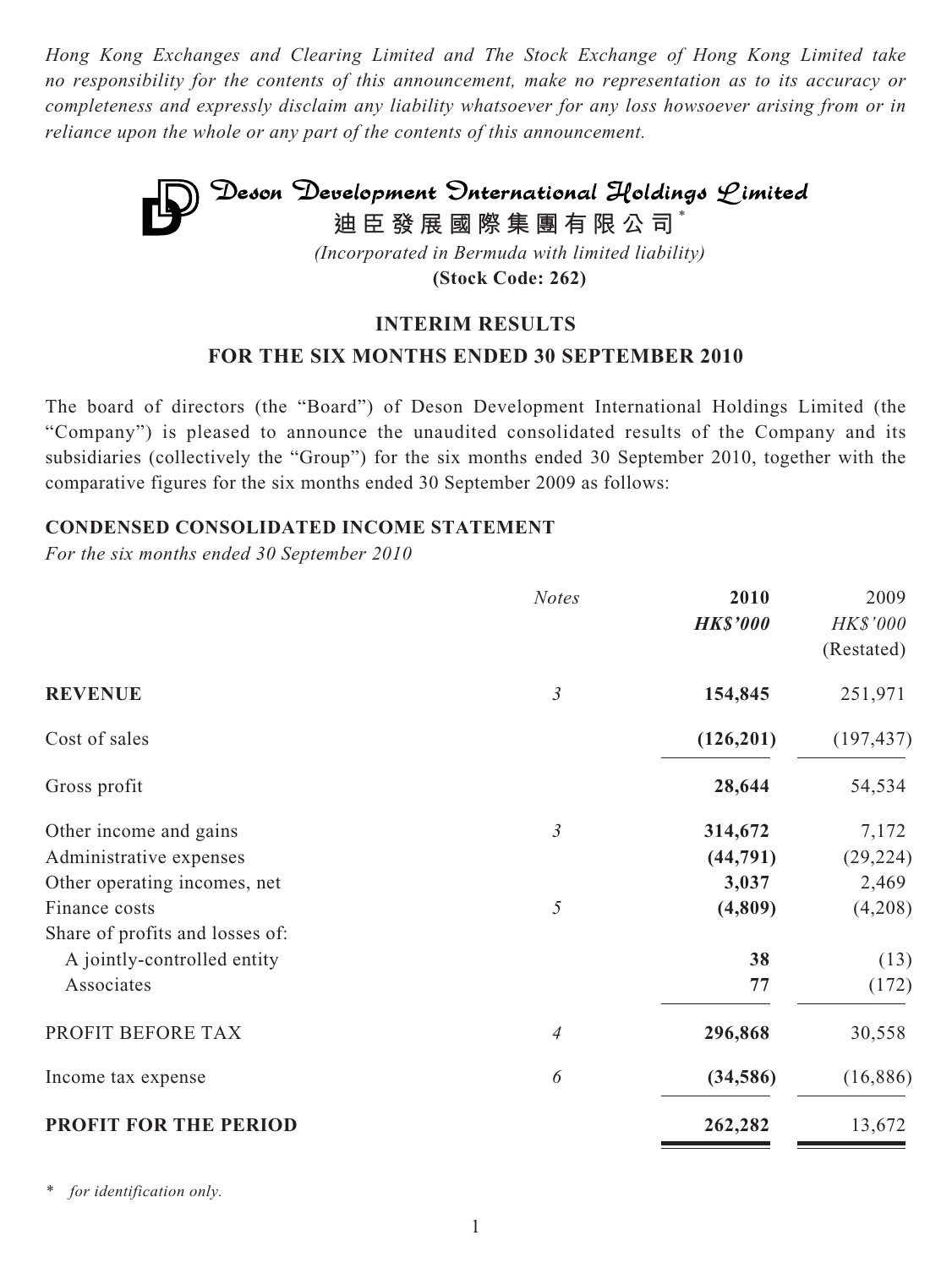## **CONDENSED CONSOLIDATED INCOME STATEMENT (continued)**

*For the six months ended 30 September 2010*

|                                                                                | <b>Note</b> | 2010            | 2009       |
|--------------------------------------------------------------------------------|-------------|-----------------|------------|
|                                                                                |             | <b>HK\$'000</b> | HK\$'000   |
|                                                                                |             |                 | (Restated) |
| Attributable to:                                                               |             |                 |            |
| Owners of the Company                                                          |             | 156,096         | 12,783     |
| Minority interests                                                             |             | 106,186         | 889        |
|                                                                                |             | 262,282         | 13,672     |
| <b>EARNINGS PER SHARE ATTRIBUTABLE TO</b><br><b>ORDINARY EQUITY HOLDERS OF</b> |             |                 |            |
| <b>THE COMPANY</b>                                                             | 8           |                 |            |
| <b>Basic</b>                                                                   |             |                 |            |
| $-$ For profit for the period                                                  |             | 27.72 cents     | 2.25 cents |
|                                                                                |             |                 |            |
| Diluted                                                                        |             |                 |            |
| - For profit for the period                                                    |             | 27.72 cents     | 2.25 cents |

Details of the interim dividend proposed for the six months ended 30 September 2010 are disclosed in note 7 to the financial statements.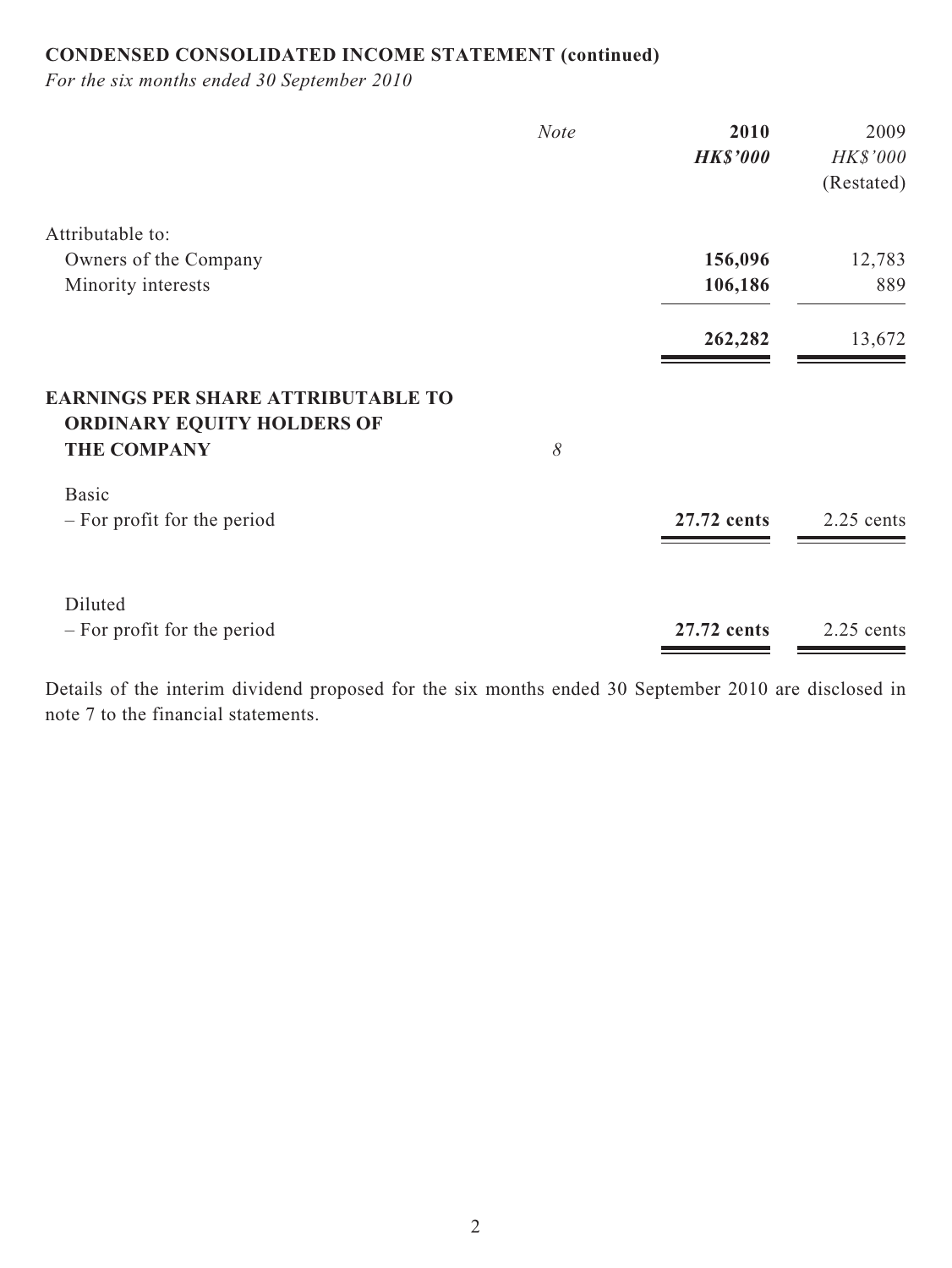## **CONDENSED CONSOLIDATED STATEMENT OF COMPREHENSIVE INCOME**

*For the six months ended 30 September 2010*

|                                                          | 2010<br><b>HK\$'000</b> | 2009<br>HK\$'000<br>(Restated) |
|----------------------------------------------------------|-------------------------|--------------------------------|
| PROFIT FOR THE PERIOD                                    | 262,282                 | 13,672                         |
| OTHER COMPREHENSIVE INCOME                               |                         |                                |
| Share of other comprehensive income of associates        | 79                      | 633                            |
| Release of capital reserve upon disposal of an associate |                         | (119)                          |
| Release of exchange fluctuation reserve upon disposal    |                         |                                |
| of an associate                                          |                         | (484)                          |
| Release of exchange fluctuation reserve upon disposal    |                         |                                |
| of subsidiaries                                          | 4,000                   |                                |
| Exchange differences on translating foreign operations   | (594)                   | 2,256                          |
| OTHER COMPREHENSIVE INCOME FOR THE PERIOD,               |                         |                                |
| <b>NET OF TAX</b>                                        | 3,485                   | 2,286                          |
|                                                          |                         |                                |
| TOTAL COMPREHENSIVE INCOME FOR THE PERIOD                | 265,767                 | 15,958                         |
|                                                          |                         |                                |
| Attributable to:                                         |                         |                                |
| Owners of the Company                                    | 158,270                 | 14,886                         |
| Minority interests                                       | 107,497                 | 1,072                          |
|                                                          |                         |                                |
|                                                          | 265,767                 | 15,958                         |
|                                                          |                         |                                |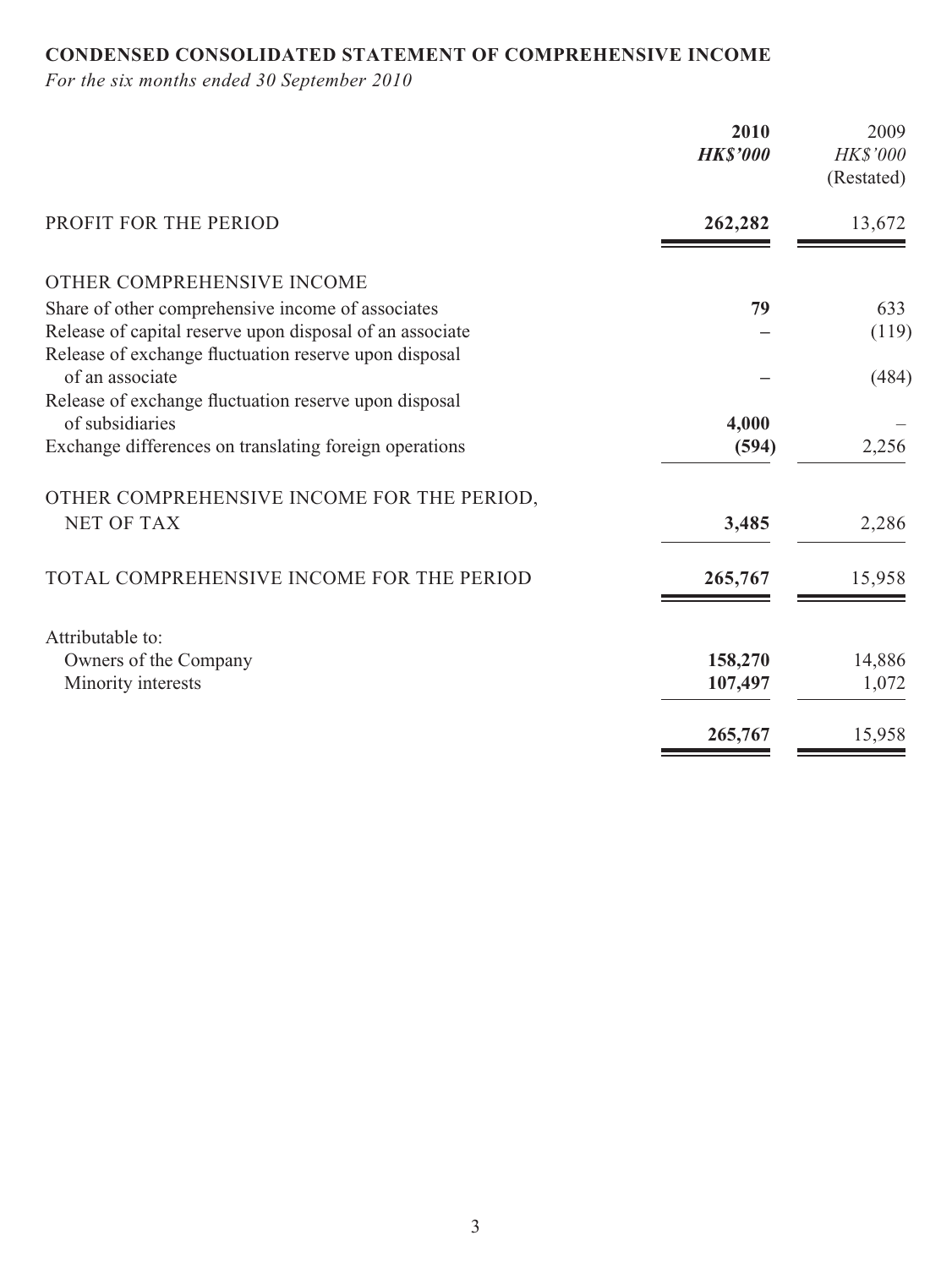## **CONDENSED CONSOLIDATED STATEMENT OF FINANCIAL POSITION**

*30 September 2010*

|                                                       |              | 30 September    | 31 March        | 1 April    |
|-------------------------------------------------------|--------------|-----------------|-----------------|------------|
|                                                       | <b>Notes</b> | 2010            | 2010            | 2009       |
|                                                       |              | <b>HK\$'000</b> | <b>HK\$'000</b> | HK\$'000   |
|                                                       |              |                 | (Restated)      | (Restated) |
| <b>NON-CURRENT ASSETS</b>                             |              |                 |                 |            |
| Property, plant and equipment                         |              | 98,033          | 100,212         | 81,232     |
| Investment properties                                 | 9            | 214,020         | 210,330         | 181,704    |
| Interest in a jointly-controlled entity               |              | (29)            |                 |            |
| Interests in associates                               |              | 16,705          | 3,772           | (2, 408)   |
| Financial assets at fair value through profit or loss |              |                 |                 |            |
|                                                       |              | 2,320           | 2,280           | 2,260      |
| Total non-current assets                              |              | 331,049         | 316,594         | 262,788    |
| <b>CURRENT ASSETS</b>                                 |              |                 |                 |            |
| Amounts due from associates                           |              | 27,214          | 27,108          | 26,650     |
| Amounts due from minority shareholders                |              | 99,013          |                 |            |
| Properties held for sale                              | 10           | 597,073         | 486,262         | 520,064    |
| Gross amount due from contract customers              |              | 53,676          | 2,641           | 5,247      |
| Inventories                                           |              | 1,747           | 1,526           | 1,497      |
| Accounts receivable                                   | 11           | 45,771          | 71,294          | 59,472     |
| Prepayments, deposits and other receivables           |              | 112,918         | 29,410          | 30,151     |
| Cash and cash equivalents                             |              | 177,111         | 73,608          | 53,807     |
| Pledged deposits                                      |              | 31,337          | 31,324          | 31,331     |
|                                                       |              | 1,145,860       | 723,173         | 728,219    |
| Assets of disposal groups/non-current asset           |              |                 |                 |            |
| classified as held for sale                           |              |                 | 172,703         | 9,295      |
| Total current assets                                  |              | 1,145,860       | 895,876         | 737,514    |
| <b>CURRENT LIABILITIES</b>                            |              |                 |                 |            |
| Gross amount due to contract customers                |              | 103,294         | 42,677          | 38,626     |
| Accounts payable                                      | 12           | 14,587          | 20,948          | 44,269     |
| Other payables and accruals                           |              | 214,412         | 157,515         | 171,116    |
| Amounts due to associates                             |              | 62              | 54              | 262        |
| Amounts due to minority shareholders                  |              | 3,802           | 24,465          | 19,529     |
| Amounts due to related companies                      |              | 9,605           | 18,444          | 27,166     |
| Tax payable                                           |              | 97,164          | 63,514          | 45,914     |
| Convertible notes                                     |              |                 |                 | 15,721     |
| Interest-bearing bank and other borrowings            |              | 57,678          | 133,949         | 97,563     |
|                                                       |              | 500,604         | 461,566         | 460,166    |
| Liabilities directly associated with the assets       |              |                 |                 |            |
| of disposal groups classified as held for sale        |              |                 | 120,567         |            |
| Total current liabilities                             |              | 500,604         | 582,133         | 460,166    |
| NET CURRENT ASSETS                                    |              | 645,256         | 313,743         | 277,348    |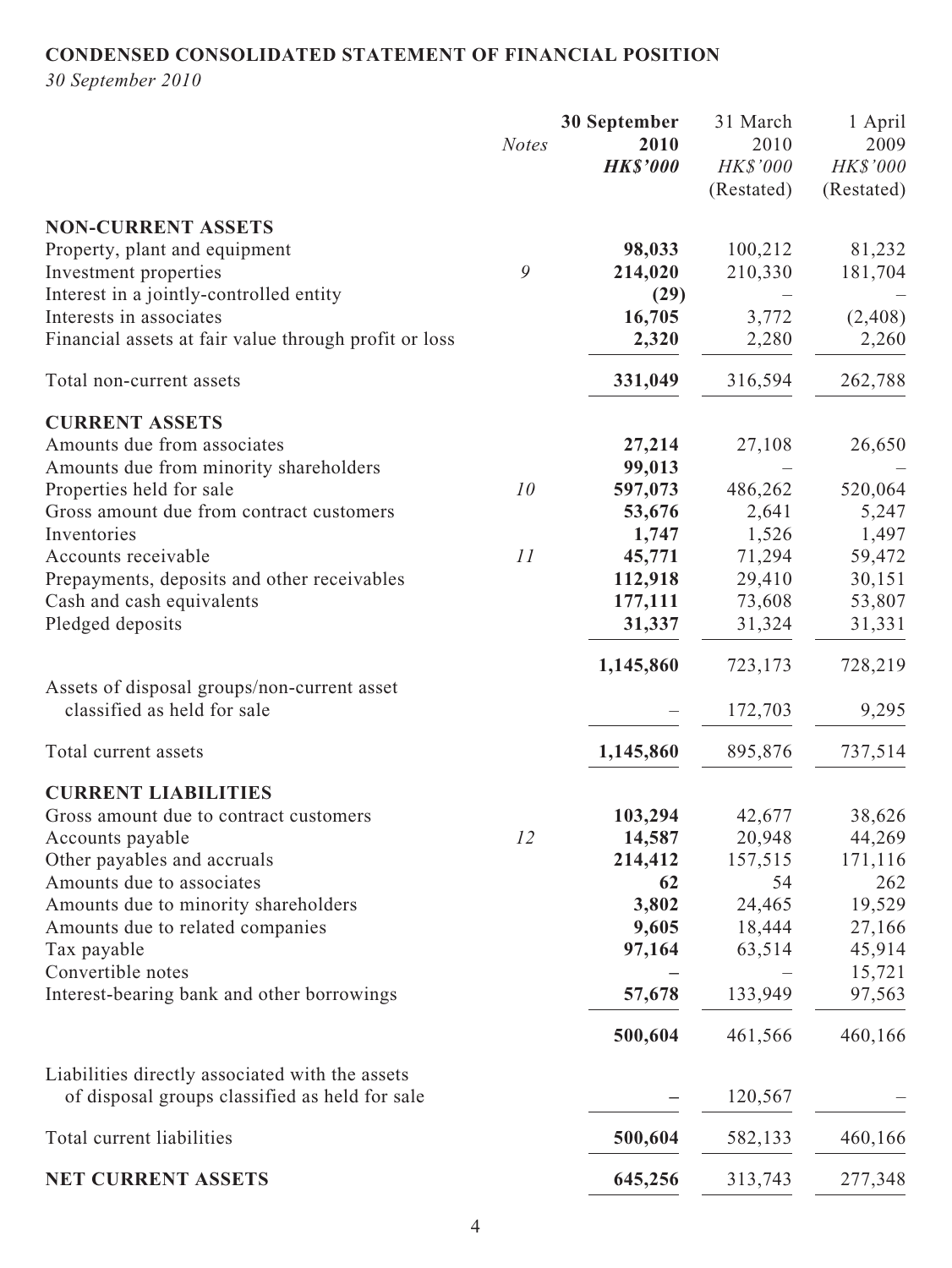# **CONDENSED CONSOLIDATED STATEMENT OF FINANCIAL POSITION (continued)**

*30 September 2010*

| 30 September    | 31 March   | 1 April    |
|-----------------|------------|------------|
| 2010            | 2010       | 2009       |
| <b>HK\$'000</b> | HK\$'000   | HK\$'000   |
|                 | (Restated) | (Restated) |
| 976,305         | 630,337    | 540,136    |
|                 |            |            |
| 162,378         | 64,499     | 32,205     |
| 28,463          | 28,592     | 21,071     |
| 190,841         | 93,091     | 53,276     |
| 785,464         | 537,246    | 486,860    |
|                 |            |            |
|                 |            |            |
| 55,571          | 56,697     | 56,697     |
| 603,568         | 464,301    | 425,297    |
|                 |            | 1,259      |
| 16,602          | 11,315     |            |
| 675,741         | 532,313    | 483,253    |
| 109,723         | 4,933      | 3,607      |
| 785,464         | 537,246    | 486,860    |
|                 |            |            |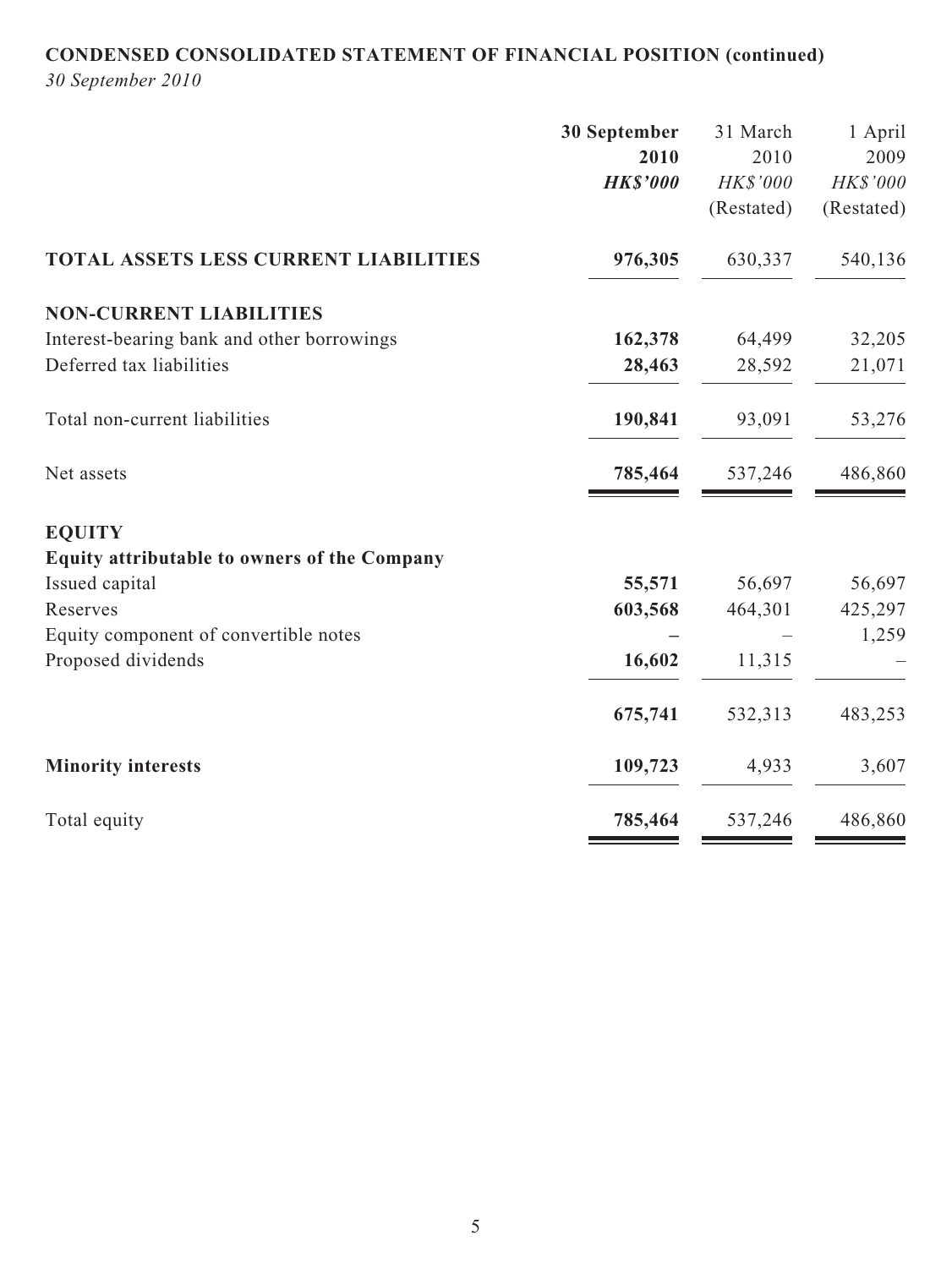#### **NOTES TO CONDENSED CONSOLIDATED FINANCIAL STATEMENTS**

#### **1 BASIS OF PREPARATION**

These unaudited condensed financial statements have been prepared in accordance with the applicable disclosure requirements of Appendix 16 of the Rules Governing the Listing of Securities (the "Listing Rules") of The Stock Exchange of Hong Kong Limited (the "Stock Exchange") and with Hong Kong Accounting Standard ("HKAS") 34 "Interim Financial Reporting" issued by the Hong Kong Institute of Certified Public Accountants. They have been prepared under the historical cost convention, except for leasehold buildings, investment properties and financial assets at fair value through profit or loss, which have been measured at fair value. These unaudited condensed financial statements should be read in conjunction with the annual accounts for the year ended 31 March 2010.

The accounting policies adopted are consistent with those followed in the preparation of the Group's annual audited financial statements for the year ended 31 March 2010, except for the adoption of certain new and revised Hong Kong Financial Reporting Standards ("HKFRS") (which also include HKASs and Interpretations) for the first time in the current period.

| HKFRS 1 (Revised)               | First-time Adoption of Hong Kong Financial Reporting Standards <sup>1</sup> |
|---------------------------------|-----------------------------------------------------------------------------|
| <b>HKFRS 1 Amendments</b>       | Amendments to HKFRS 1 First-time Adoption of Hong Kong                      |
|                                 | Financial Reporting Standards-Additional Exemptions for                     |
|                                 | First-time Adopters <sup>2</sup>                                            |
| <b>HKFRS 2 Amendments</b>       | Amendments to HKFRS 2 Share-based Payment-Group Cash-settled                |
|                                 | Share-based Payment Transactions <sup>2</sup>                               |
| HKFRS 3 (Revised)               | Business Combinations <sup>1</sup>                                          |
| HKAS 27 (Revised)               | Consolidated and Separate Financial Statements <sup>1</sup>                 |
| HKAS 32 Amendment               | Amendment to HKAS 32 Financial Instruments:                                 |
|                                 | Presentation-Classification of Rights Issues <sup>3</sup>                   |
| <b>HKAS 39 Amendment</b>        | Amendment to HKAS 39 Financial Instruments: Recognition and                 |
|                                 | Measurement-Eligible Hedged Items <sup>1</sup>                              |
| HK(IFRIC)-Int 17                | Distributions of Non-cash Assets to Owners <sup>1</sup>                     |
| HK(IFRIC)-Int 19                | Extinguishing Financial Liabilities with Equity Instruments <sup>4</sup>    |
| Amendments to HKFRS 5           | Amendments to HKFRS 5 Non-current Assets Held for Sale and                  |
| included in <i>Improvements</i> | Discontinued Operations-Plan to Sell the Controlling Interest               |
| to HKFRSs issued                | in a Subsidiary <sup>1</sup>                                                |
| in October 2008                 |                                                                             |
| HK Interpretation 4 (Revised    | Leases-Determination of the Length of Lease Term in respect of              |
| in December 2009)               | Hong Kong Land Leases <sup>2</sup>                                          |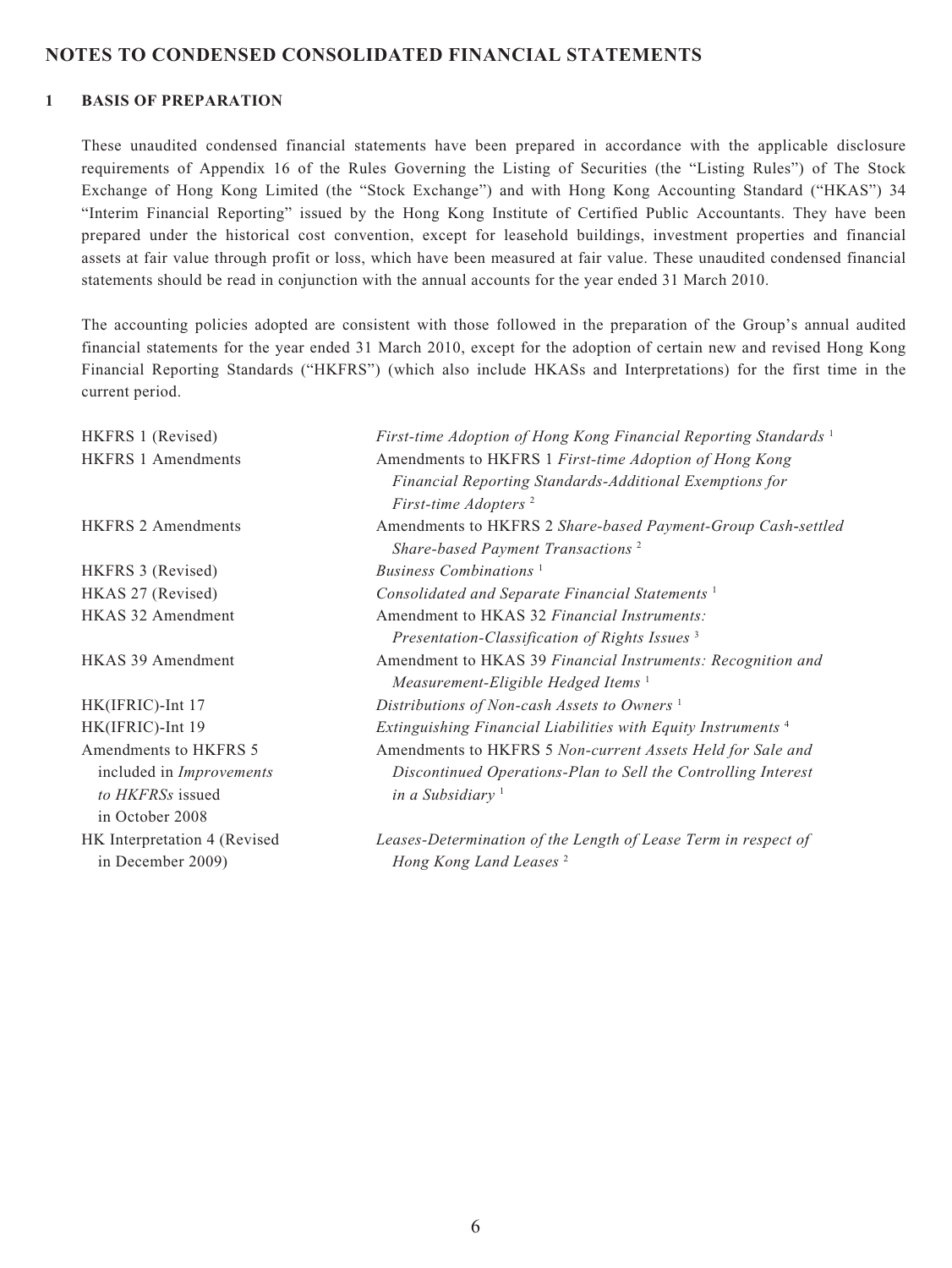#### **1 BASIS OF PREPARATION (continued)**

Apart from the above, the HKICPA has issued Improvements to HKFRSs 2009 which sets out amendments to a number of HKFRSs primarily with a view to removing inconsistencies and clarifying wording. The amendments to HKFRS 2, HKAS 38, HK(IFRIC)-Int 9 and HK(IFRIC)-Int 16 are effective for annual periods beginning on or after 1 July 2009 while the amendments to HKFRS 5, HKFRS 8, HKAS 1, HKAS 7, HKAS 17, HKAS 36 and HKAS 39 are effective for annual periods beginning on or after 1 January 2010 although there are separate transitional provisions for each standard or interpretation.

- <sup>1</sup> Effective for annual periods beginning on or after 1 July 2009
- <sup>2</sup> Effective for annual periods beginning on or after 1 January 2010
- <sup>3</sup> Effective for annual periods beginning on or after 1 February 2010
- 4 Effective for annual periods beginning on or after 1 July 2010

#### HKAS 17 – Leases

The adoption of amendment to HKAS 17 "*Leases*" has resulted in a change in accounting policy for the classification of leasehold land of the Group. Previously, leasehold land was classified as an operating lease and stated at cost less accumulated amortisation. In accordance with the amendment, leasehold land is classified as a finance lease and stated at cost less accumulated depreciation of substantially all risks and rewards of the leasehold land have been transferred to the Group. As the present value of the minimum lease payments (i.e. the transaction price) of the land held by the Group amounted to substantially all of the fair value of the land as if it was freehold, the leasehold land of the Group has been classified as a finance lease. The amendment has been applied retrospectively to unexpired leases at the date of adoption of the amendment on the basis of information existing at the inception of the leases. The amendment does not apply to the leasehold land disposed of by the Group in prior years.

Effect of changes on accounting policies on condensed consolidated income statement

|                                    |                 | <b>Effect of adopting</b><br><b>HKAS17</b> |  |  |
|------------------------------------|-----------------|--------------------------------------------|--|--|
|                                    |                 |                                            |  |  |
|                                    | 30 September    | 30 September                               |  |  |
|                                    | 2010            | 2009                                       |  |  |
|                                    | <b>HK\$'000</b> | HK\$'000                                   |  |  |
| Increase in depreciation           | 433             | 214                                        |  |  |
| Decrease in recognition of prepaid |                 |                                            |  |  |
| land lease payments                | (69)            | (69)                                       |  |  |
| Total decrease in profit           | 364             | 145                                        |  |  |
|                                    |                 |                                            |  |  |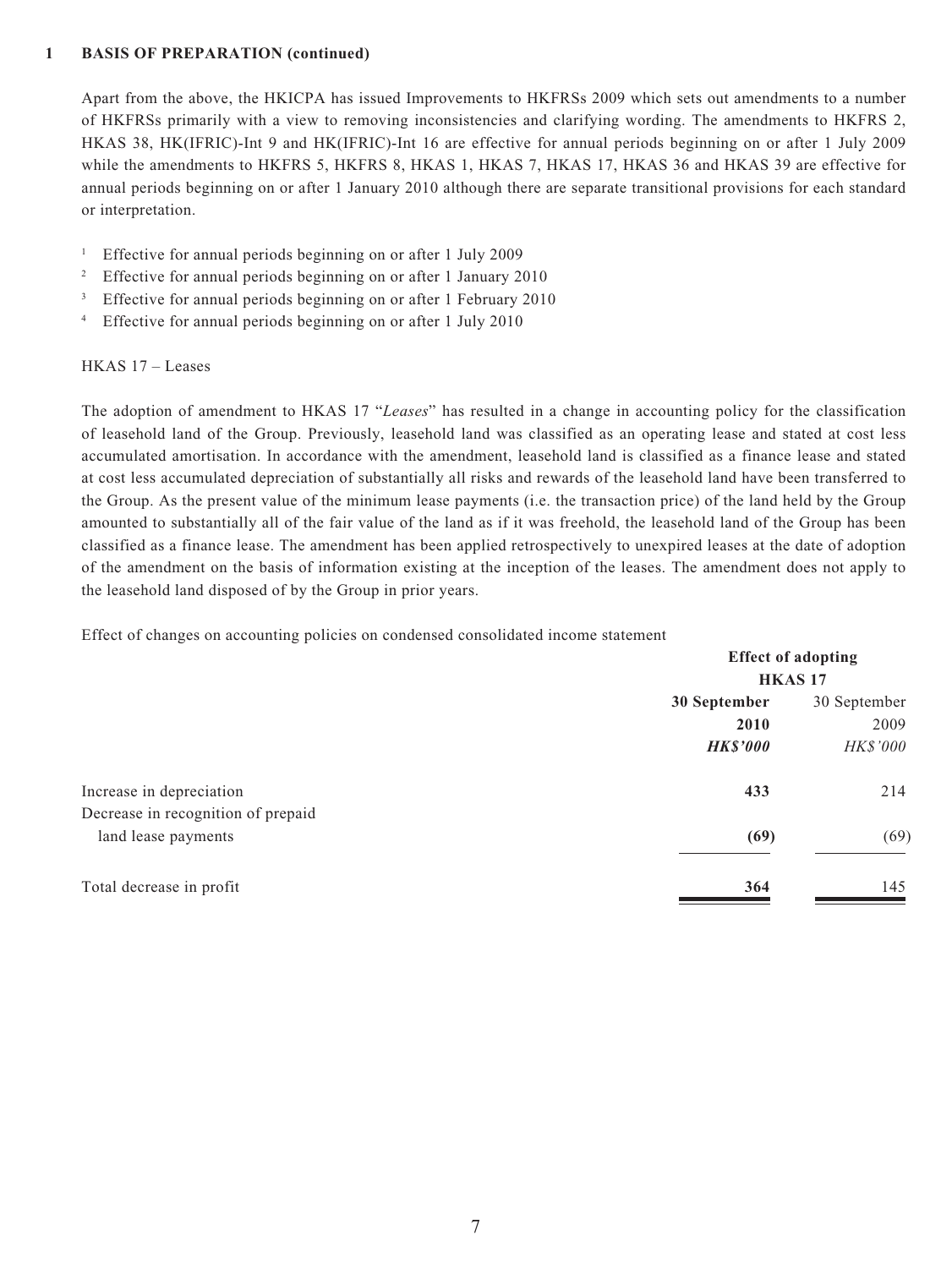#### **1 BASIS OF PREPARATION (continued)**

Effect of changes on accounting policies on condensed statement of financial position

|                                                         | <b>Effect of adopting</b> |                 |                 |
|---------------------------------------------------------|---------------------------|-----------------|-----------------|
|                                                         |                           | <b>HKAS17</b>   |                 |
|                                                         | At                        | At              | At              |
|                                                         | 30 September              | 31 March        | 1 April         |
|                                                         | 2010                      | 2010            | 2009            |
|                                                         | <b>HK\$'000</b>           | <b>HK\$'000</b> | <i>HK\$'000</i> |
| Increase/(decrease) in assets (current and non-current) |                           |                 |                 |
| Property, plant and equipment                           | 33,466                    | 33,900          | 16,882          |
| Prepaid land lease payments                             | (5,510)                   | (5,579)         | (5,718)         |
| Prepayments, deposits and other receivables             | (139)                     | (139)           | (139)           |
| Increase/(decrease) in liabilities/equity               |                           |                 |                 |
| Deferred tax liabilities                                | 4,697                     | 4,698           | 1,819           |
| Property revaluation reserve                            | 23,242                    | 23,538          | 9,206           |
| Retained profits                                        | (122)                     | (54)            |                 |

#### **2. OPERATING SEGMENT INFORMATION**

For management purposes, the Group is organised into business units based on their products and services and has three reportable operating segments as follows:

- (a) the construction business segment is engaged in construction contract works as a main contractor as well as the provision of contracting intelligent building engineering and electrical and mechanical engineering services;
- (b) the property development and investment business segment is engaged in property development of residential and commercial properties and holding of investment properties; and
- (c) the "others" segment comprises, principally, trading of medical equipment and provision of related installation and maintenance services.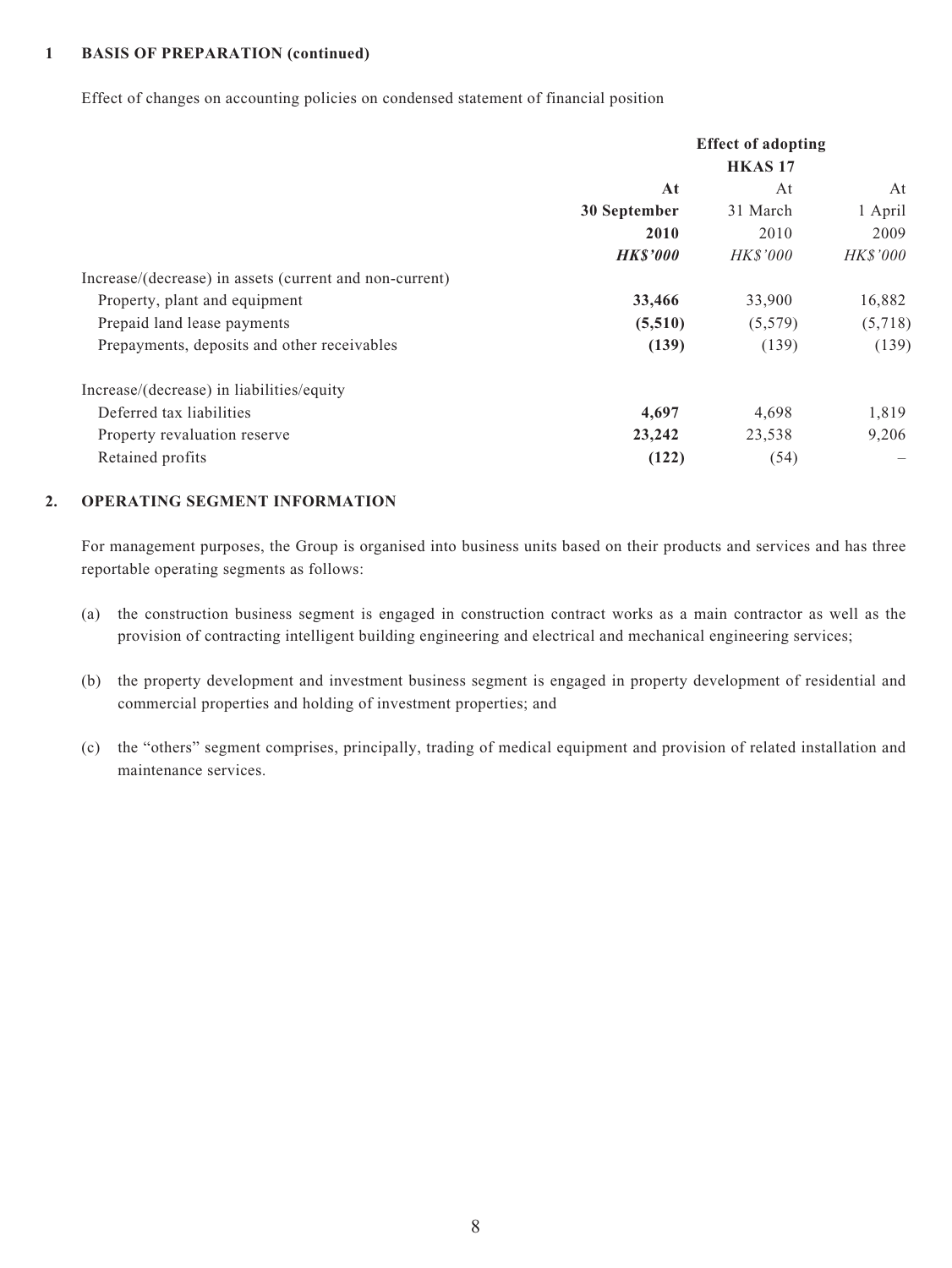#### **2. OPERATING SEGMENT INFORMATION (continued)**

Management monitors the results of its operating segments separately for the purpose of making decisions about resources allocation and performance assessment. Segment performance is evaluated based on reportable segment profit/ loss, which is a measure of adjusted profit before tax. The adjusted profit before tax is measured consistently with the Group's profit before tax except that interest income, gain on disposal of associates, gain on disposal of subsidiaries, finance costs, excess over the cost of business combinations, share of profits and losses of a jointly-controlled entity and associates as well as head office and corporate expenses are excluded from such measurement.

> и.  $\mathbb{R}^2$

|                                                  | For the six months ended 30 September<br>Property development |                                                                          |                 |          |                 |                   |                 |          |
|--------------------------------------------------|---------------------------------------------------------------|--------------------------------------------------------------------------|-----------------|----------|-----------------|-------------------|-----------------|----------|
|                                                  |                                                               | <b>Construction business</b><br>and investment business<br><b>Others</b> |                 |          | Consolidated    |                   |                 |          |
|                                                  | 2010                                                          | 2009                                                                     | 2010            | 2009     | 2010            | 2009              | 2010            | 2009     |
|                                                  | <b>HK\$'000</b>                                               | HK\$'000                                                                 | <b>HK\$'000</b> | HK\$'000 | <b>HK\$'000</b> | HK\$'000          | <b>HK\$'000</b> | HK\$'000 |
| <b>Segment revenue:</b>                          |                                                               |                                                                          |                 |          |                 |                   |                 |          |
| Sales to external customers                      | 119,827                                                       | 121,575                                                                  | 31,976          | 125,934  | 3,042           | 4,462             | 154,845         | 251,971  |
| Other income and gains                           | 1,441                                                         | 991                                                                      | 6,839           | 1,750    |                 |                   | 8,280           | 2,741    |
| Total                                            | 121,268                                                       | 122,566                                                                  | 38,815          | 127,684  | 3,042           | 4,462             | 163,125         | 254,712  |
| <b>Segment results</b>                           | (9, 358)                                                      | (6,119)                                                                  | 7,459           | 38,972   | (798)           | (96)              | (2,697)         | 32,757   |
| Reconciliation:                                  |                                                               |                                                                          |                 |          |                 |                   |                 |          |
| Interest income                                  |                                                               |                                                                          |                 |          |                 |                   | 283             | 2,249    |
| Gain on disposal of an associate                 |                                                               |                                                                          |                 |          |                 |                   |                 | 2,109    |
| Gain on disposal of partial                      |                                                               |                                                                          |                 |          |                 |                   |                 |          |
| interest in subsidiaries                         |                                                               |                                                                          |                 |          |                 |                   |                 | 42       |
| Gain on disposal of subsidiaries                 |                                                               |                                                                          |                 |          |                 |                   | 306,109         | 31       |
| Unallocated expenses                             |                                                               |                                                                          |                 |          |                 |                   | (2, 133)        | (2, 237) |
| Finance costs<br>Share of profits and losses of: |                                                               |                                                                          |                 |          |                 |                   | (4,809)         | (4,208)  |
| A jointly-controlled entity                      |                                                               |                                                                          |                 |          |                 |                   | 38              | (13)     |
| Associates                                       |                                                               |                                                                          |                 |          |                 |                   | 77              | (172)    |
|                                                  |                                                               |                                                                          |                 |          |                 |                   |                 |          |
| Profit before tax                                |                                                               |                                                                          |                 |          |                 |                   | 296,868         | 30,558   |
| Income tax expense                               |                                                               |                                                                          |                 |          |                 |                   | (34,586)        | (16,886) |
| Profit for the period                            |                                                               |                                                                          |                 |          |                 |                   | 262,282         | 13,672   |
| Other segment information:                       |                                                               |                                                                          |                 |          |                 |                   |                 |          |
| Loss on disposal of items of property,           |                                                               |                                                                          |                 |          |                 |                   |                 |          |
| plant and equipment                              |                                                               |                                                                          |                 | 2        | 9               | 10                | 9               | 12       |
| Impairment of accounts receivable                |                                                               |                                                                          | -               | 2,482    |                 |                   |                 | 2,482    |
| Reversal of impairment of accounts               |                                                               |                                                                          |                 |          |                 |                   |                 |          |
| receivable                                       |                                                               |                                                                          | (3,108)         | (1,909)  |                 |                   | (3,108)         | (1,909)  |
| Reversal of impairment of other                  |                                                               |                                                                          |                 |          |                 |                   |                 |          |
| receivables                                      |                                                               | (798)                                                                    |                 |          |                 |                   |                 | (798)    |
| Reversal of provision for inventories            |                                                               |                                                                          |                 |          | (71)            | $\qquad \qquad -$ | (71)            |          |
| Depreciation                                     | 1,430                                                         | 1,057                                                                    | 868             | 1,039    | 40              | 40                | 2,338           | 2,136    |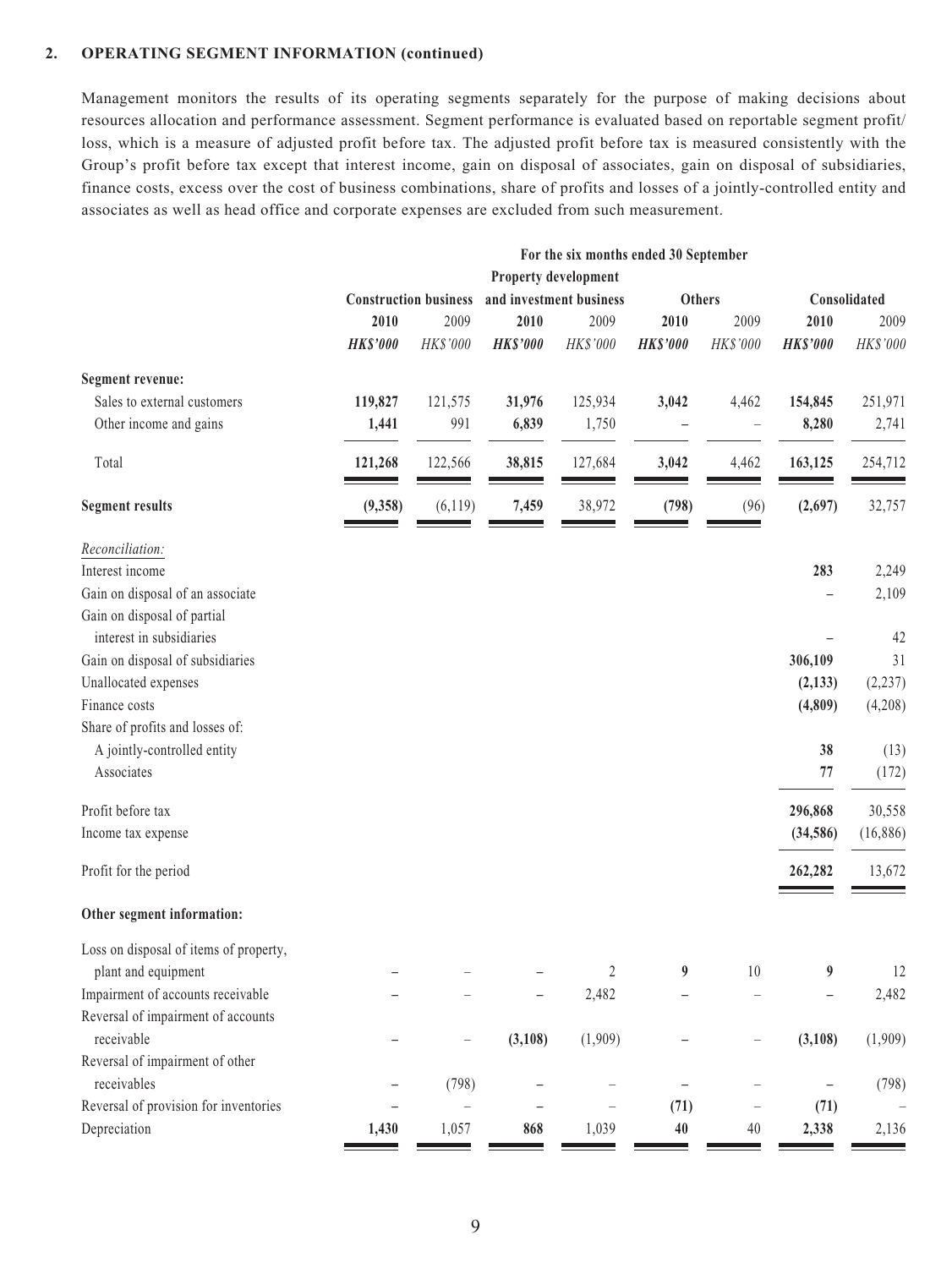#### **3. REVENUE, OTHER INCOME AND GAINS**

Revenue, which is also the Group's turnover, represents an appropriate proportion of contract revenue from construction contracts, income from property development and investment business, trading of medical equipment, provision of related installation and maintenance services.

An analysis of revenue, other income and gains is as follows:

|                                                      |             | 2010            | 2009     |
|------------------------------------------------------|-------------|-----------------|----------|
|                                                      | <b>Note</b> | <b>HK\$'000</b> | HK\$'000 |
| Revenue                                              |             |                 |          |
| Income from construction contracting                 |             |                 |          |
| and related business                                 |             | 119,827         | 121,575  |
| Income from property development and                 |             |                 |          |
| investment business                                  |             | 31,976          | 125,934  |
| Income from trading of medical equipment, provision  |             |                 |          |
| of related installation and maintenance services     |             | 3,042           | 4,462    |
|                                                      |             | 154,845         | 251,971  |
| Other income and gains                               |             |                 |          |
| Bank interest income                                 |             | 151             | 134      |
| Other interest income                                |             | 132             | 2,115    |
| Gain on disposal of an associate                     |             |                 | 2,109    |
| Gain on disposal of partial interest in subsidiaries |             |                 | 42       |
| Gain on disposal of subsidiaries                     | 13          | 306,109         | 31       |
| Gross rental income                                  |             | 6,005           | 1,595    |
| Others                                               |             | 2,275           | 1,146    |
|                                                      |             | 314,672         | 7,172    |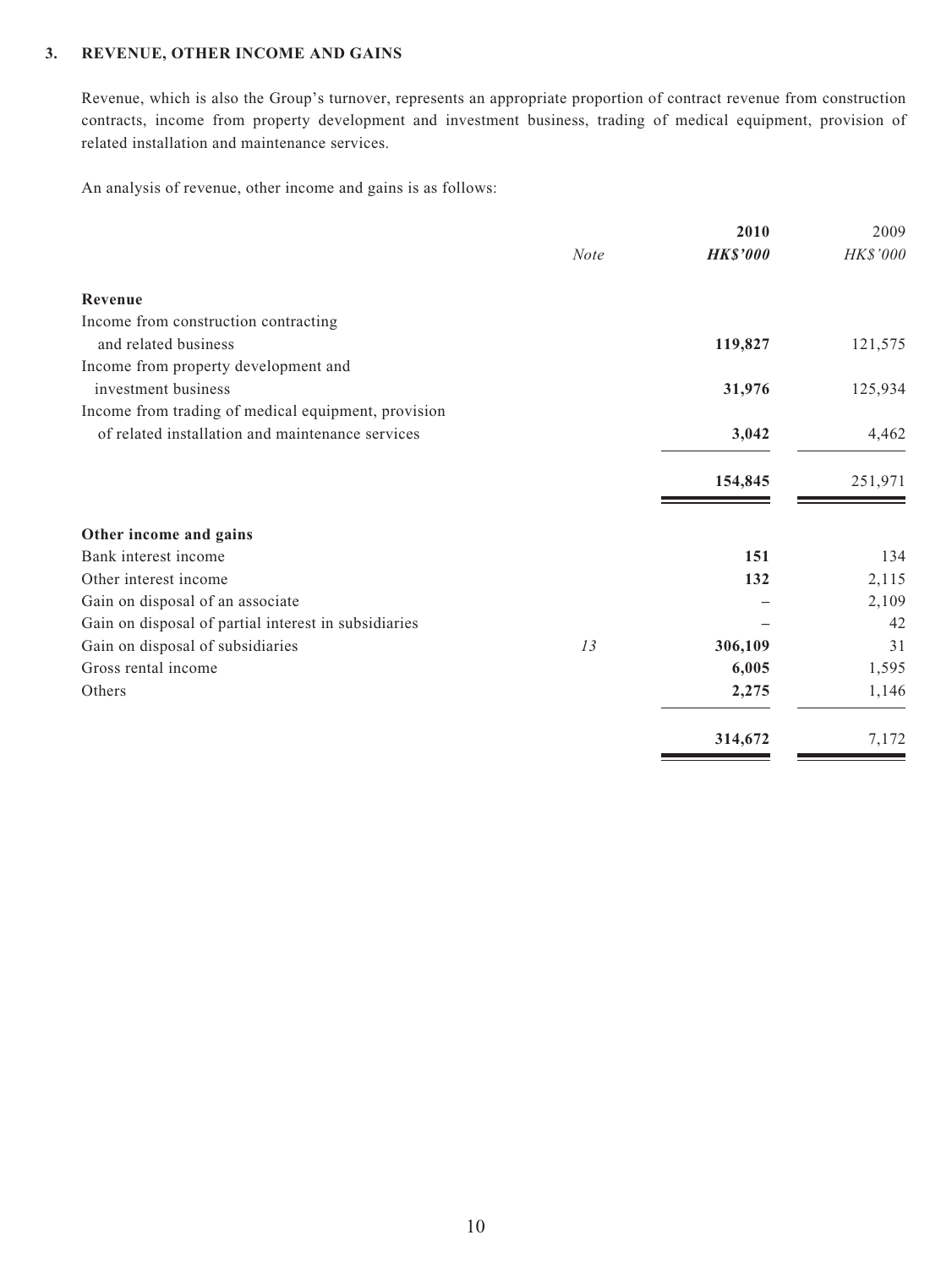#### **4. PROFIT BEFORE TAX**

The Group's profit before tax is arrived at after charging/(crediting):

|                                                                                                        | 2010            | 2009             |
|--------------------------------------------------------------------------------------------------------|-----------------|------------------|
|                                                                                                        | <b>HK\$'000</b> | HK\$'000         |
|                                                                                                        |                 | (Restated)       |
| Cost of properties sold                                                                                | 13,085          | 80,967           |
| Cost of construction contracting                                                                       | 111,033         | 113,579          |
| Cost of inventories sold and services provided                                                         | 2,083           | 2,891            |
| Depreciation                                                                                           | 2,338           | 2,136            |
| Minimum lease payments under operating leases                                                          |                 |                  |
| on land and buildings                                                                                  | 997             | 1,417            |
| Loss on disposal of items of property, plant and equipment^                                            | 9               | 12               |
| Employee benefits expense (including directors' emoluments):                                           |                 |                  |
| Wages and salaries                                                                                     | 20,952          | 15,871           |
| Equity-settled share option expense                                                                    | 2,756           |                  |
| Pension schemes contributions *                                                                        | 421             | 398              |
| Less: Amount capitalised                                                                               | (1, 356)        | (1, 927)         |
|                                                                                                        | 22,773          | 14,342           |
| Directors remuneration:                                                                                |                 |                  |
| Fee                                                                                                    | 156             | 156              |
| Salaries and allowances                                                                                | 1,656           | 1,673            |
| Equity-settled share option expense                                                                    | 539             |                  |
| Pension scheme contributions                                                                           | 29              | 29               |
|                                                                                                        | 2,380           | 1,858            |
| Foreign exchange differences, net^                                                                     | 62              | (2,256)          |
| Impairment of accounts receivable^                                                                     |                 | 2,482            |
| Reversal of impairment of accounts receivable $\wedge$<br>Reversal of impairment of other receivables^ | (3,108)         | (1,909)<br>(798) |
|                                                                                                        |                 |                  |

\* At 30 September 2010, there were no forfeited contributions available to the Group to reduce contributions to the pension schemes in future years (2009: Nil).

^ These amounts are included in "Other operating income, net" on the face of the condensed consolidated income statement.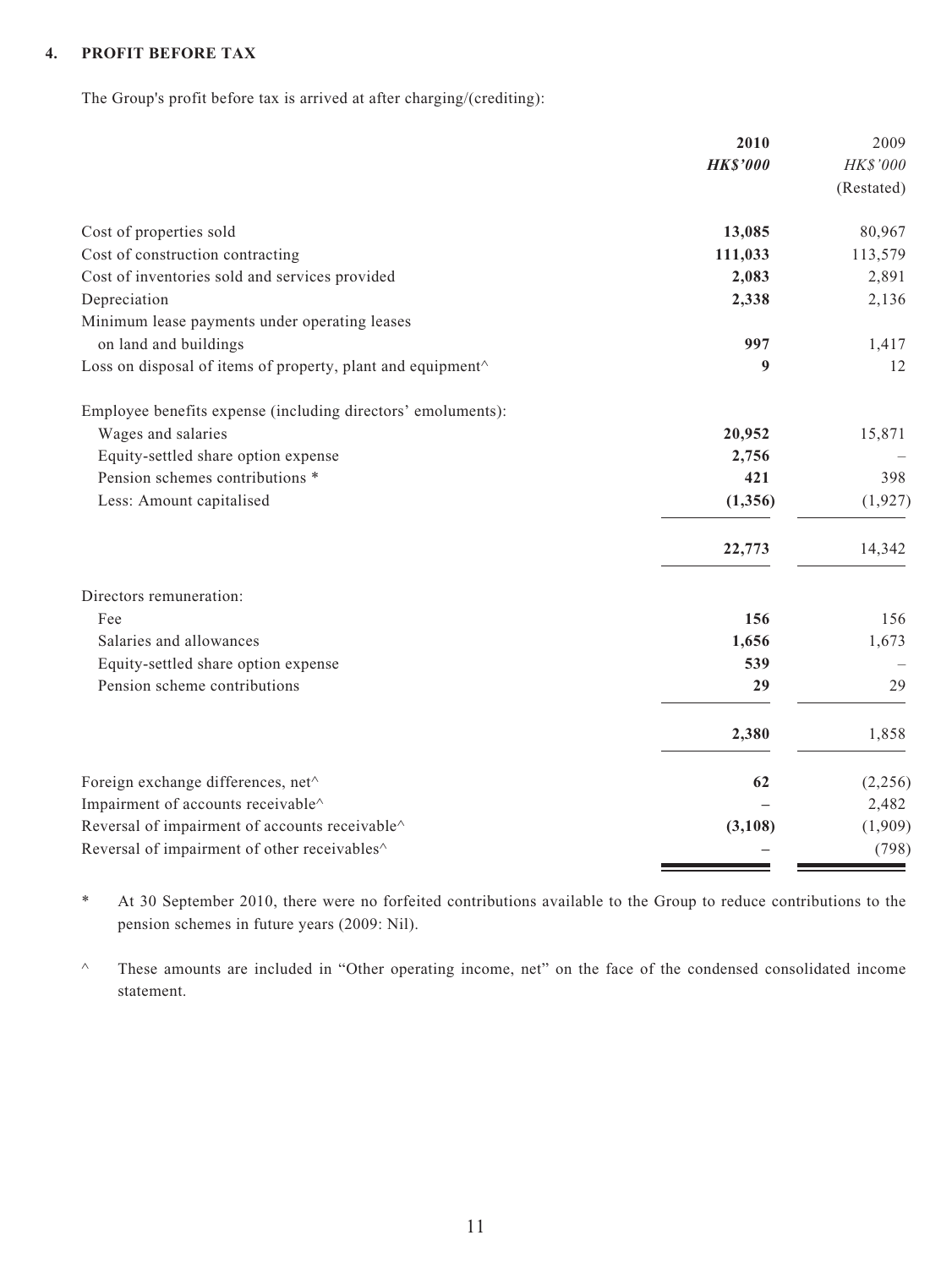#### **5. FINANCE COSTS**

|                                                                   | 2010<br><b>HK\$'000</b> | 2009<br><b>HK\$'000</b> |
|-------------------------------------------------------------------|-------------------------|-------------------------|
| Interest on bank loans, overdrafts and other borrowings           |                         |                         |
| wholly repayable within five years                                | 10,868                  | 6,717                   |
| Interest on convertible notes                                     |                         | 67                      |
| Total interest expense on financial liabilities not at fair value |                         |                         |
| through profit or loss                                            | 10,868                  | 6,784                   |
| Less: Interest capitalised                                        | (6,059)                 | (2,576)                 |
|                                                                   | 4,809                   | 4,208                   |

#### **6. INCOME TAX**

No Hong Kong profits tax has been provided as the Group's subsidiaries either did not generate any assessable profits arising in Hong Kong during the period or have available tax losses brought forward from prior years to offset the assessable profits generated during the period (2009: Nil). Taxes on profits assessable elsewhere have been calculated at the rates of tax prevailing in the jurisdictions in which the Group operates.

Land appreciation tax ("LAT") in Mainland China is levied at progressive rates ranging from 30% to 60% on the appreciation of land value, being the proceeds from the sale of properties less deductible expenditures including amortisation of land use rights, borrowing costs and all property development expenditures.

|                                                 | 2010            | 2009            |
|-------------------------------------------------|-----------------|-----------------|
|                                                 | <b>HK\$'000</b> | HK\$'000        |
| Current-Elsewhere                               |                 |                 |
| Charge for the period                           | 32,678          | 4,814           |
| Underprovision/(overprovision) in prior periods | 7               | (32)            |
| Deferred                                        | (218)           | 124             |
| LAT in Mainland China                           | 2,119           | 11,980          |
| Total tax charge for the period                 | 34,586          | 16,886          |
| <b>INTERIM DIVIDEND</b><br>7.                   |                 |                 |
|                                                 | 2010            | 2009            |
|                                                 | <b>HK\$'000</b> | <b>HK\$'000</b> |
| Proposed interim – HK3 cents (2009: Nil)        |                 |                 |
| per ordinary share                              | 16,602          |                 |

The Board of Directors has resolved to declare an interim dividend of HK3 cents in respect of the six months ended 30 September 2010 (2009: Nil) per ordinary share in issue payable on or around 23 December 2010 to shareholders whose names appear on the register of members of the Company on Monday, 13 December 2010.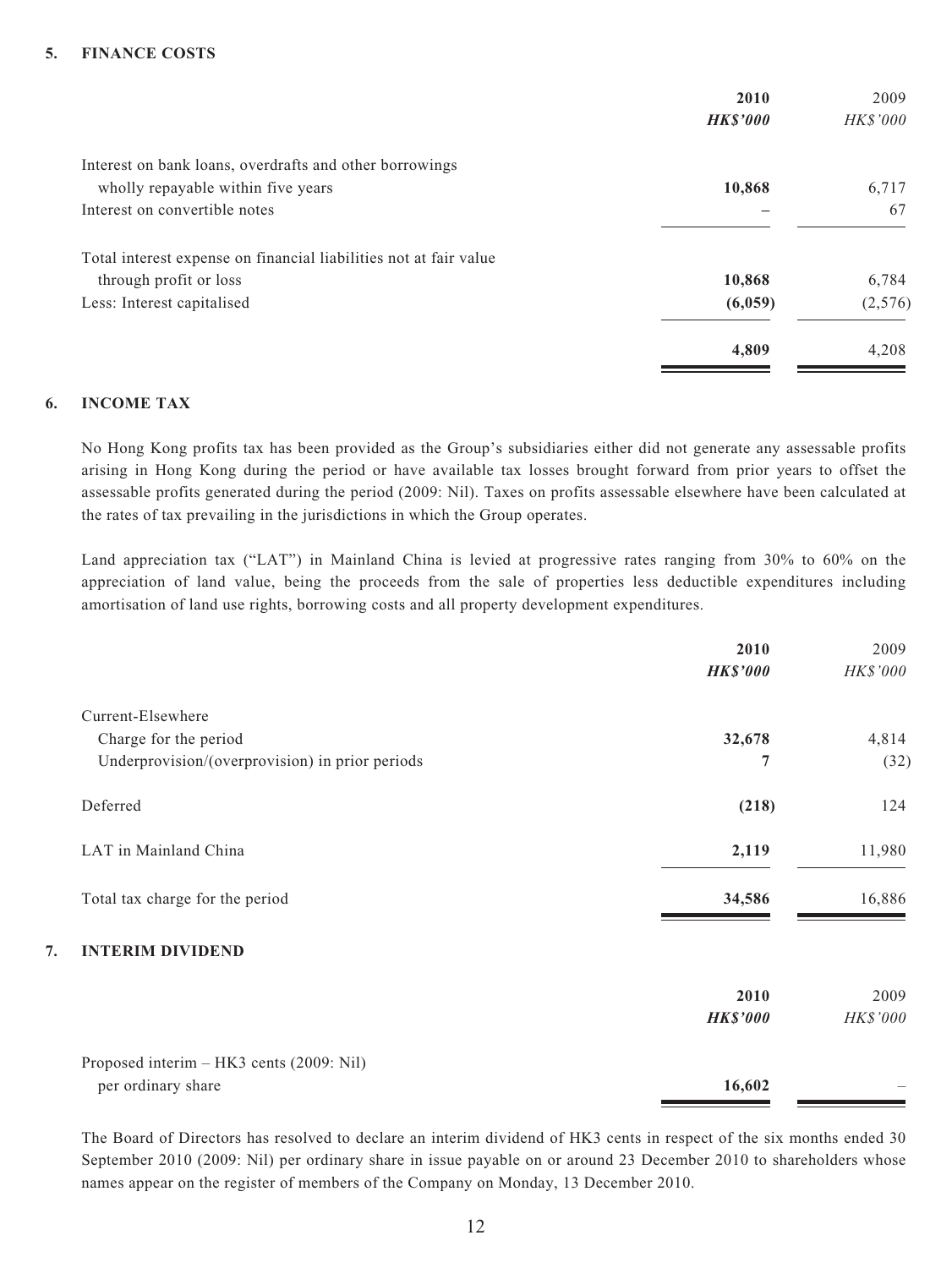#### **8. EARNINGS PER SHARE ATTRIBUTABLE TO ORDINARY EQUITY HOLDERS OF THE COMPANY**

The calculation of basic earnings per share amounts is based on the profit for the period attributable to ordinary equity holders of the Company, and the weighted average number of ordinary shares of 563,034,356 (2009: 566,973,017) in issue during the period.

The calculation of diluted earnings per share amounts is based on the profit for the period attributable to ordinary equity holders of the Company. The weighted average number of ordinary shares used in the calculation is the number of ordinary shares in issue during the period, as used in the basic earnings per share calculation, and the weighted average number of ordinary shares assumed to have been issued at no consideration on the deemed exercise of all dilutive potential ordinary shares into ordinary shares.

The calculations of basic and diluted earnings per share are based on:

| 2010<br><b>HK\$'000</b> | 2009<br>HK\$'000 |
|-------------------------|------------------|
|                         | (Restated)       |
|                         |                  |
| 156,096                 | 12,783           |
| <b>Number of shares</b> |                  |
| 2010                    | 2009             |
|                         |                  |
|                         |                  |
| 563,034,356             | 566,973,017      |
|                         |                  |
|                         |                  |
| 563,034,356*            | 566,973,017      |
|                         |                  |

Because the diluted earnings per share amount is increased when taking the share options into account, the share options had an anti-dilutive effect on the basic earnings per share for the period and were ignored in the calculation of diluted earnings per share. Therefore, diluted earnings per share amounts were based on the profit for the period of HK\$156,096,000 and the weighted average number of ordinary shares of 563,034,356 in issue during the period.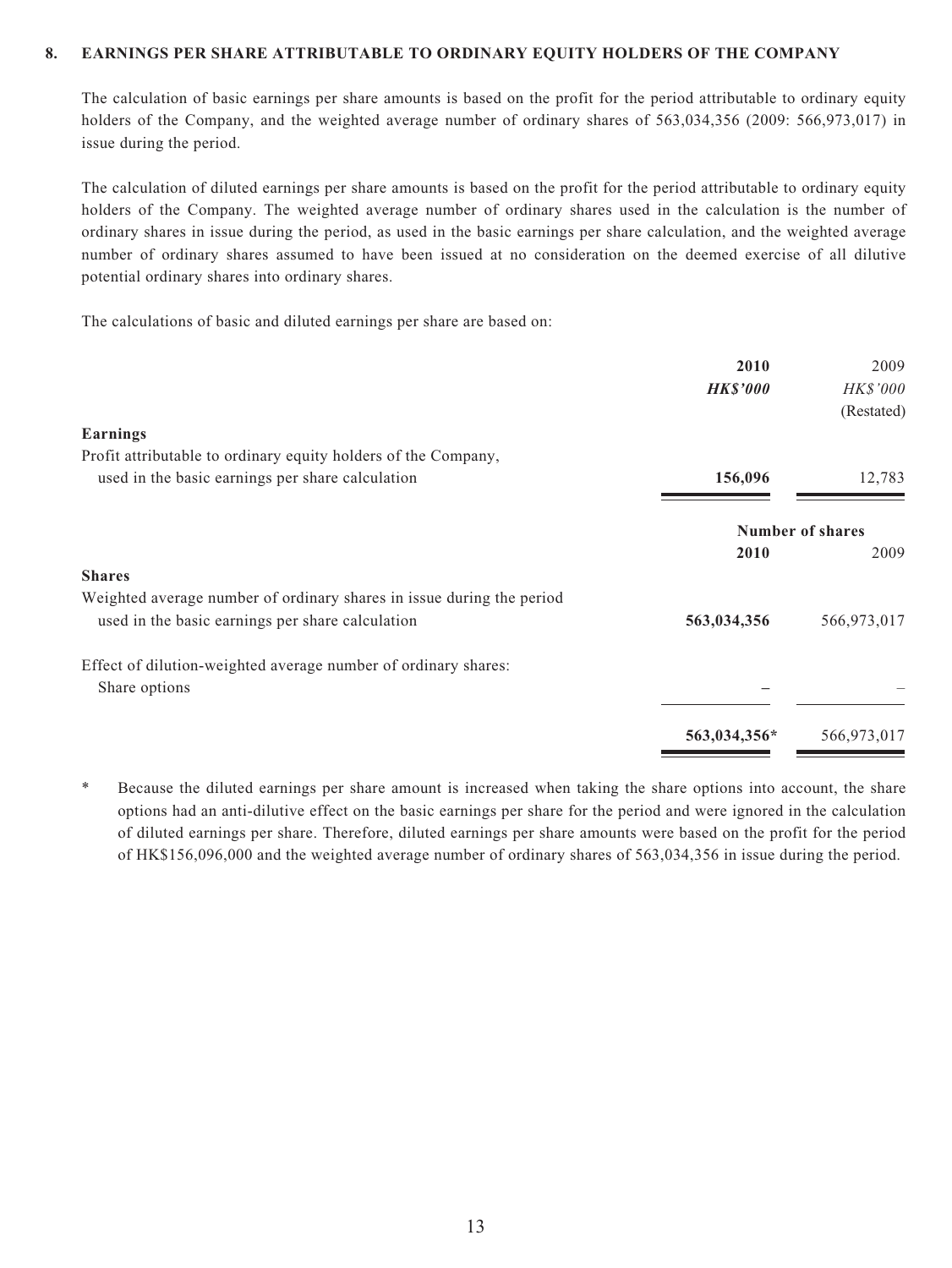#### **9. INVESTMENT PROPERTIES**

|                                             | 30 September    | 31 March |
|---------------------------------------------|-----------------|----------|
|                                             | 2010            | 2010     |
|                                             | <b>HK\$'000</b> | HK\$'000 |
| Carrying amount at 1 April                  | 210,330         | 181,704  |
| Additions                                   |                 | 15,134   |
| Net profit from fair value adjustment       |                 | 9,167    |
| Transfer from property, plant and equipment |                 | 2,717    |
| Exchange realignment                        | 3,690           | 1,608    |
| Carrying amount at 30 September/31 March    | 214,020         | 210,330  |

The Group's investment properties are situated in Mainland China and are held under the following lease terms:

|                   | 30 September    | 31 March |
|-------------------|-----------------|----------|
|                   | 2010            | 2010     |
|                   | <b>HK\$'000</b> | HK\$'000 |
| Long term lease   | 156,600         | 153,900  |
| Medium term lease | 57,420          | 56,430   |
|                   | 214,020         | 210,330  |

The Group's investment properties were revalued on 31 March 2010 by B.I. Appraisals Limited, independent professionally qualified valuers, at HK\$210,330,000 on an open market, existing use basis.

As at 30 September 2010, the investment properties of the Group with aggregate carrying amounts of HK\$214,020,000 (31 March 2010: HK\$210,330,000) were pledged to secure certain banking facilities granted to the Group.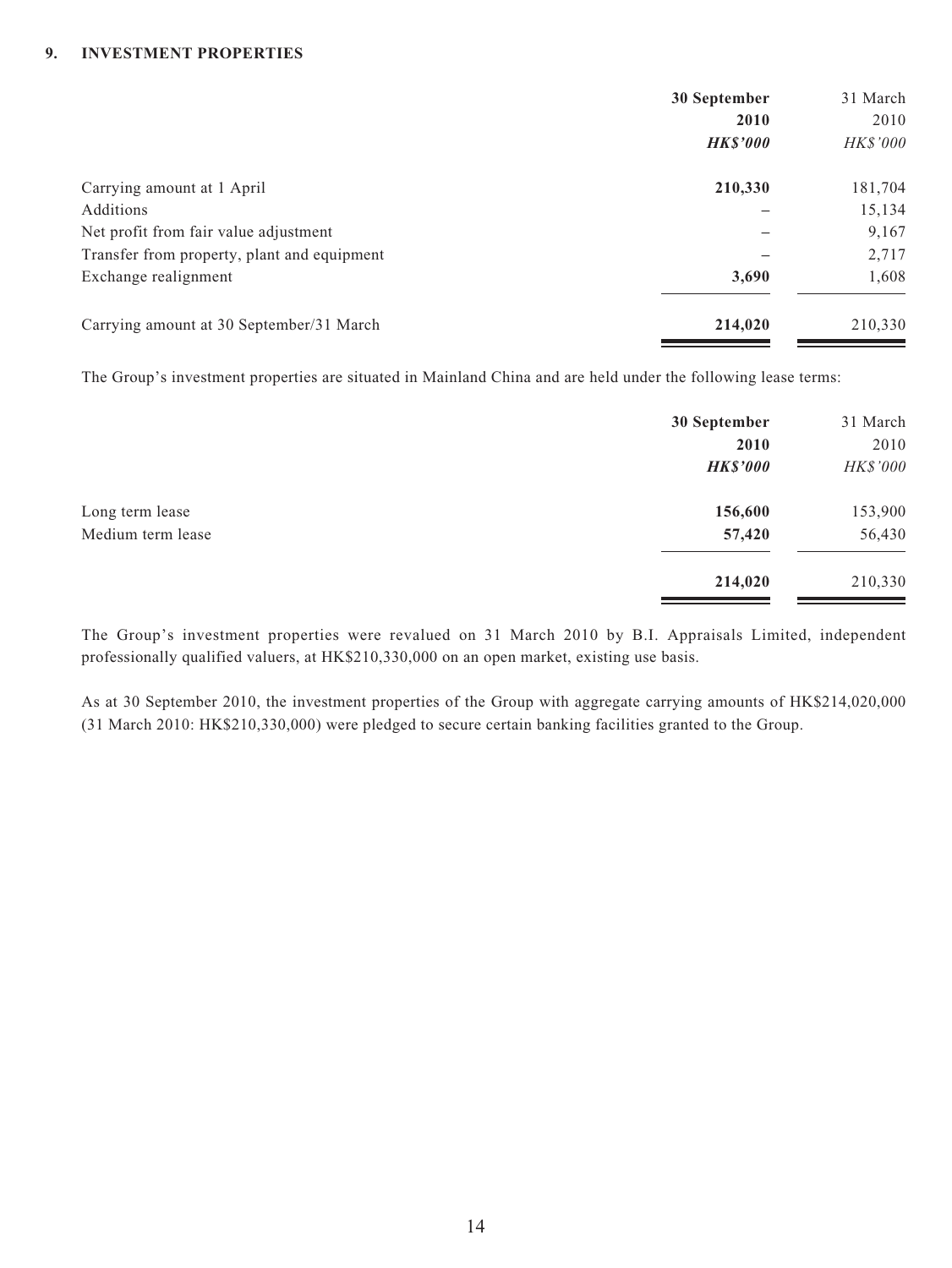|                              | 30 September    | 31 March |
|------------------------------|-----------------|----------|
|                              | 2010            | 2010     |
|                              | <b>HK\$'000</b> | HK\$'000 |
| Completed properties         | 203,281         | 214,894  |
| Properties under development | 393,792         | 271,368  |
|                              | 597,073         | 486,262  |

As at 30 September 2010, certain completed properties held for sale of the Group with aggregate carrying amounts of HK\$34,404,000 (31 March 2010: HK\$38,528,000) were pledged to secure certain banking facilities granted to the Group.

In addition, as at 31 March 2010, certain completed properties held for sale of the Group with aggregate carrying amounts of HK\$33,071,000 were pledged through the equity interest in a subsidiary to secure other loans amounting to HK\$15,000,000 granted to the Group.

#### **11. ACCOUNTS RECEIVABLE**

The Group's trading terms with its customers are mainly on credit. The credit period is generally 90 days for the sale of trading goods and up to 180 days for the sale of completed properties held for sale. For retention monies receivable in respect of construction works carried out by the Group, the due dates are usually one year after the completion of the construction work. Each customer has a maximum credit limit. The Group seeks to maintain strict control over its outstanding receivables. Overdue balances are reviewed regularly by senior management. In view of the aforementioned and the fact that the Group's accounts receivable relate to a large number of diversified customers, there is no significant concentration of credit risk. Accounts receivable are non-interest-bearing.

An aged analysis of the accounts receivable as at the end of the reporting period, based on the invoice date and net of provision, is as follows:

|                             | 30 September            | 31 March         |
|-----------------------------|-------------------------|------------------|
|                             | 2010<br><b>HK\$'000</b> | 2010<br>HK\$'000 |
| Current to 90 days          | 23,693                  | 31,053           |
| 91 to 180 days              | 3,505                   | 13,889           |
| 181 to 360 days             | 8,239                   | 10,153           |
| Over 360 days               | 5,514                   | 9,886            |
|                             | 40,951                  | 64,981           |
| Retention monies receivable | 4,820                   | 6,313            |
| Total                       | 45,771                  | 71,294           |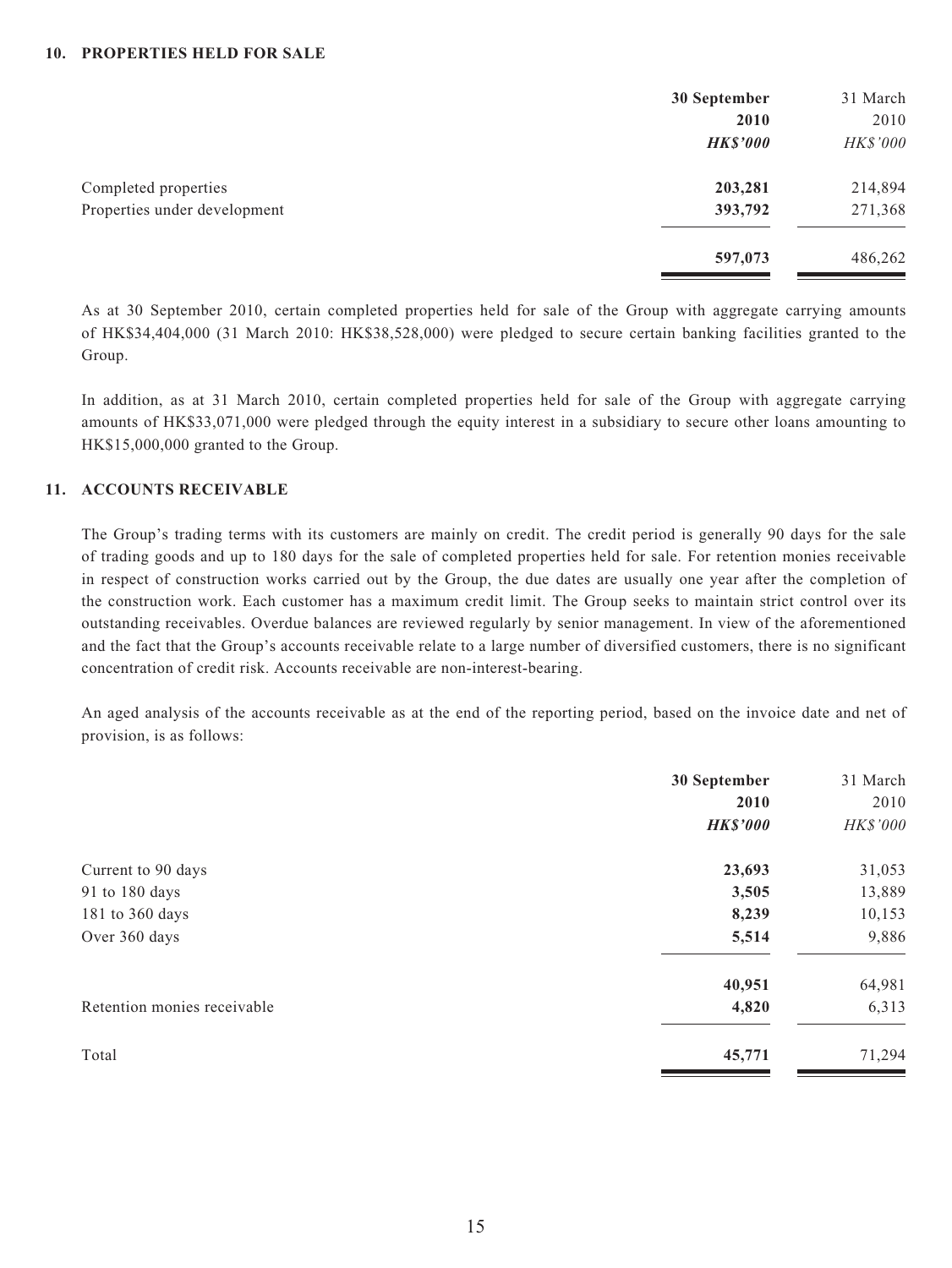#### **12. ACCOUNTS PAYABLE**

An aged analysis of the accounts payable as at the end of the reporting period, based on the invoice date, is as follows:

|                    | 30 September    | 31 March       |
|--------------------|-----------------|----------------|
|                    | 2010            | 2010           |
|                    | <b>HK\$'000</b> | HK\$'000       |
| Current to 90 days | 5,414           | 12,469         |
| 91 to 180 days     | 1,409           | $\overline{4}$ |
| 181 to 360 days    | 1,237           | 597            |
| Over 360 days      | 6,527           | 7,878          |
|                    | 14,587          | 20,948         |

Accounts payable are non-interest-bearing and are normally settled on 30-day terms.

#### **13. DISPOSAL OF SUBSIDIARIES**

|                                            | 30 September    |
|--------------------------------------------|-----------------|
|                                            | 2010            |
|                                            | <b>HK\$'000</b> |
| Net assets disposed of:                    |                 |
| Property, plant and equipment              | 128,207         |
| Properties held for sales                  | 43,541          |
| Accounts receivable                        | 23              |
| Prepayment, deposits and other receivables | 83,982          |
| Cash and cash equivalents                  | 16,092          |
| Accounts payable                           | (303)           |
| Other payables and accruals                | (52, 846)       |
| Interest-bearing bank and other borrowings | (169, 600)      |
| Exchange fluctuation reserve               | (4,000)         |
| Minority interests                         | (2,707)         |
|                                            | 42,389          |
| Legal and professional fee incurred        | 42,459          |
| Gain on disposal of subsidiaries           | 306,109         |
|                                            | 390,957         |
| Satisfied by:                              |                 |
| Cash                                       | 390,957         |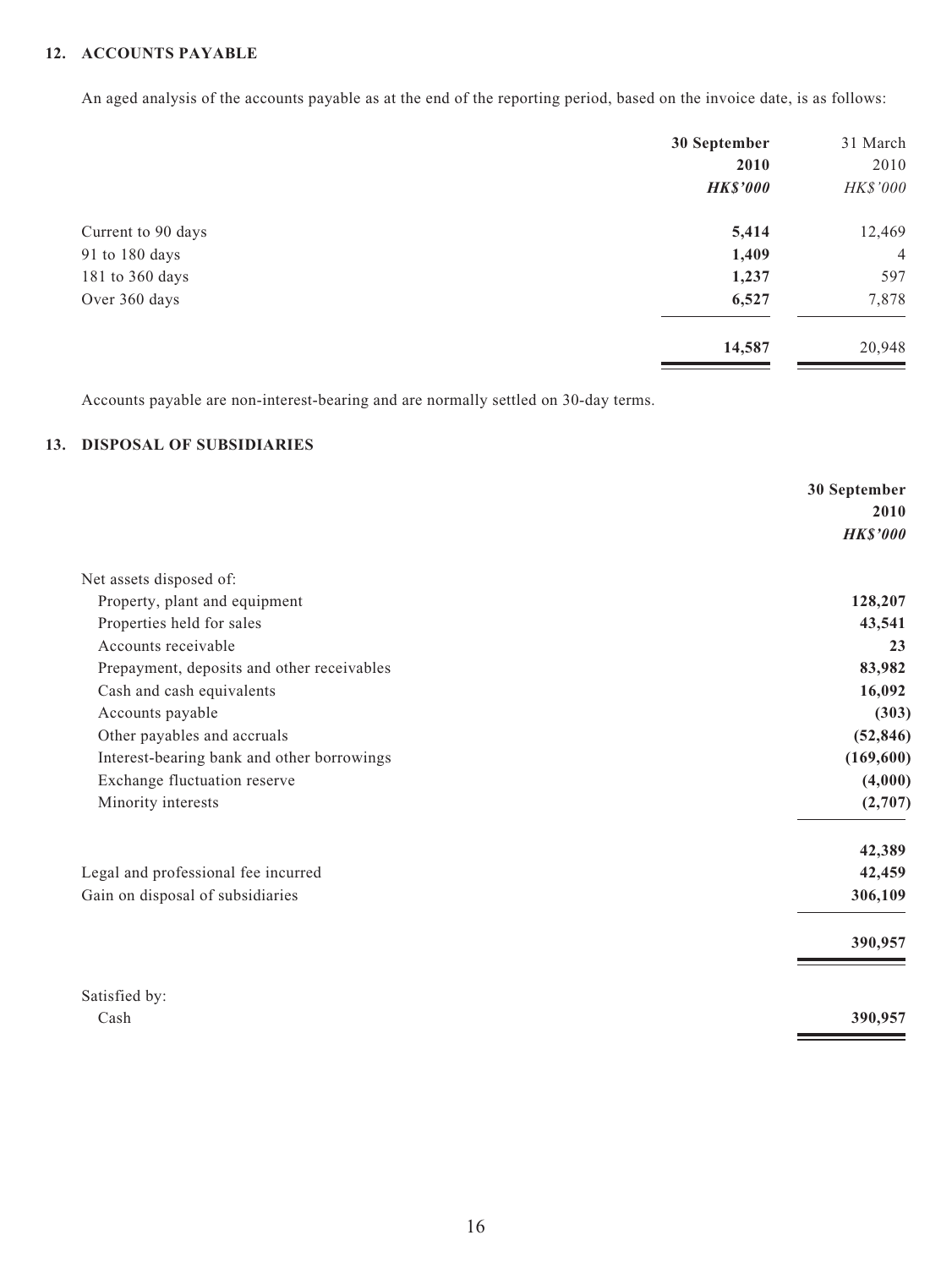#### **13. DISPOSAL OF SUBSIDIARIES (continued)**

An analysis of net inflow of cash and cash equivalents in respect of the disposal of subsidiaries is as follows:

|                                                                                       | 30 September    |
|---------------------------------------------------------------------------------------|-----------------|
|                                                                                       | 2010            |
|                                                                                       | <b>HK\$'000</b> |
| Cash consideration                                                                    | 390,957         |
| Cash and bank balances disposed of                                                    | (16,092)        |
|                                                                                       | 374,865         |
| Less: Legal and professional fee incurred                                             | (42, 459)       |
| Net inflow of cash and cash equivalents in respect<br>of the disposal of subsidiaries | 332,406         |

#### **14. COMPARATIVE AMOUNTS**

Due to the adoption of the new and revised HKFRSs during the current period, certain comparative amounts have been adjusted to conform with the current period's presentation.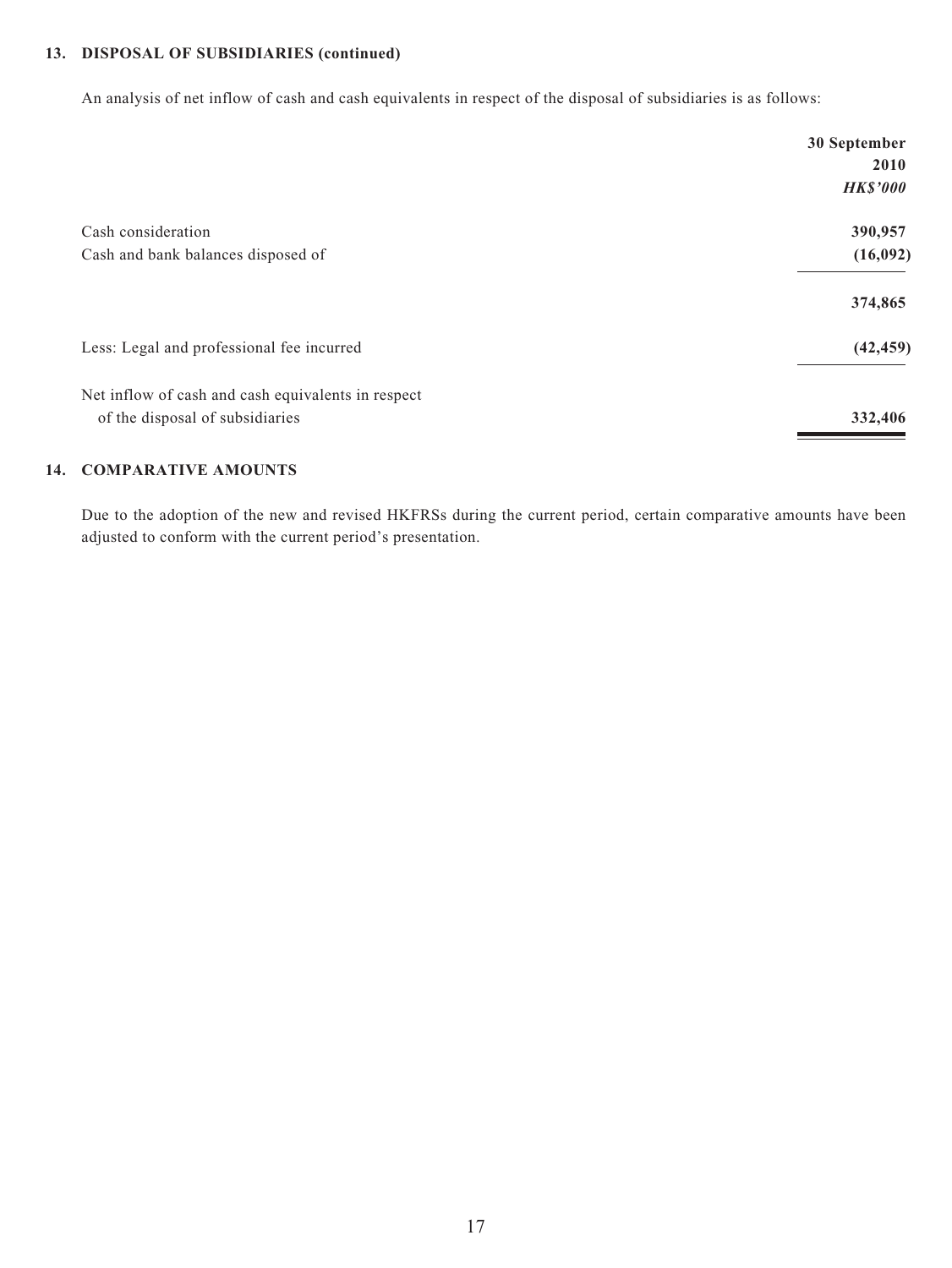## **MANAGEMENT DISCUSSION AND ANALYSIS**

#### **BUSINESS REVIEW**

The Group's turnover for the six months ended 30 September 2010 was HK\$155 million which represented a decrease of 39% as compared with the same period last year. The net profit attributable to equity holders of the Company amounted to approximately HK\$156 million representing an increase of 1,121% as compared with the same period last year. Earning per share is approximately HK27.72 cents.

The Group's major business segment during the period comprises (i) construction, as a main contractor, as well as the provision of contracting intelligent building engineering, and electrical and mechanical ("E&M") services; (ii) property development and investment; and (iii) trading of medical equipment, provision of related installation and maintenance services.

During the six months ended 30 September 2010, the Group completed projects such as fitting out works for Prada shop at Tsimshatsui, Hong Kong, electrical, mechanical ventilation air conditioning, fire services for Asia Society Hong Kong Center at Admiralty, Hong Kong, new annex building and swimming pool in Tsung Tsin Christian Academy at Cheung Sha Wan, Hong Kong, and building services installation for the extension to Jockey Club Elaine Field School in Tai Po, Hong Kong. In current period, turnover generated from the property development and investment business decreased by 75% as compared to the same period last year, this is mainly due to the property development project, Phase II of Century Place, Kaifeng, PRC have not yet completed as at the end of the reporting period, and we were only selling remaining units of Phase I of Century Place, Kaifeng, PRC and Asian Villas City Square, Haikou, PRC, whereas in last period Phase I of Century Place, Kaifeng and Phase IV of Asian Villas City Square, Haikou were just completed for a short period of time and many units were available for sales.

On 7 April 2010, Interpath Profits Limited ("Interpath Profits"), an indirect non wholly-owned subsidiary of the Company entered into a sale and purchase agreement (the "Lead Joy Agreement") with Bond Light Limited ("Bond Light"), an independent third party, in relation to the disposal to Bond Light of the entire issued share capital of Lead Joy Investments Limited ("Lead Joy", a wholly-owned subsidiary of Interpath Profits and an indirect 60% owned subsidiary of the Company) and the rights to a shareholder's loan due to Interpath Profits from Lead Joy. The total consideration of the Lead Joy disposal is RMB99.5 million.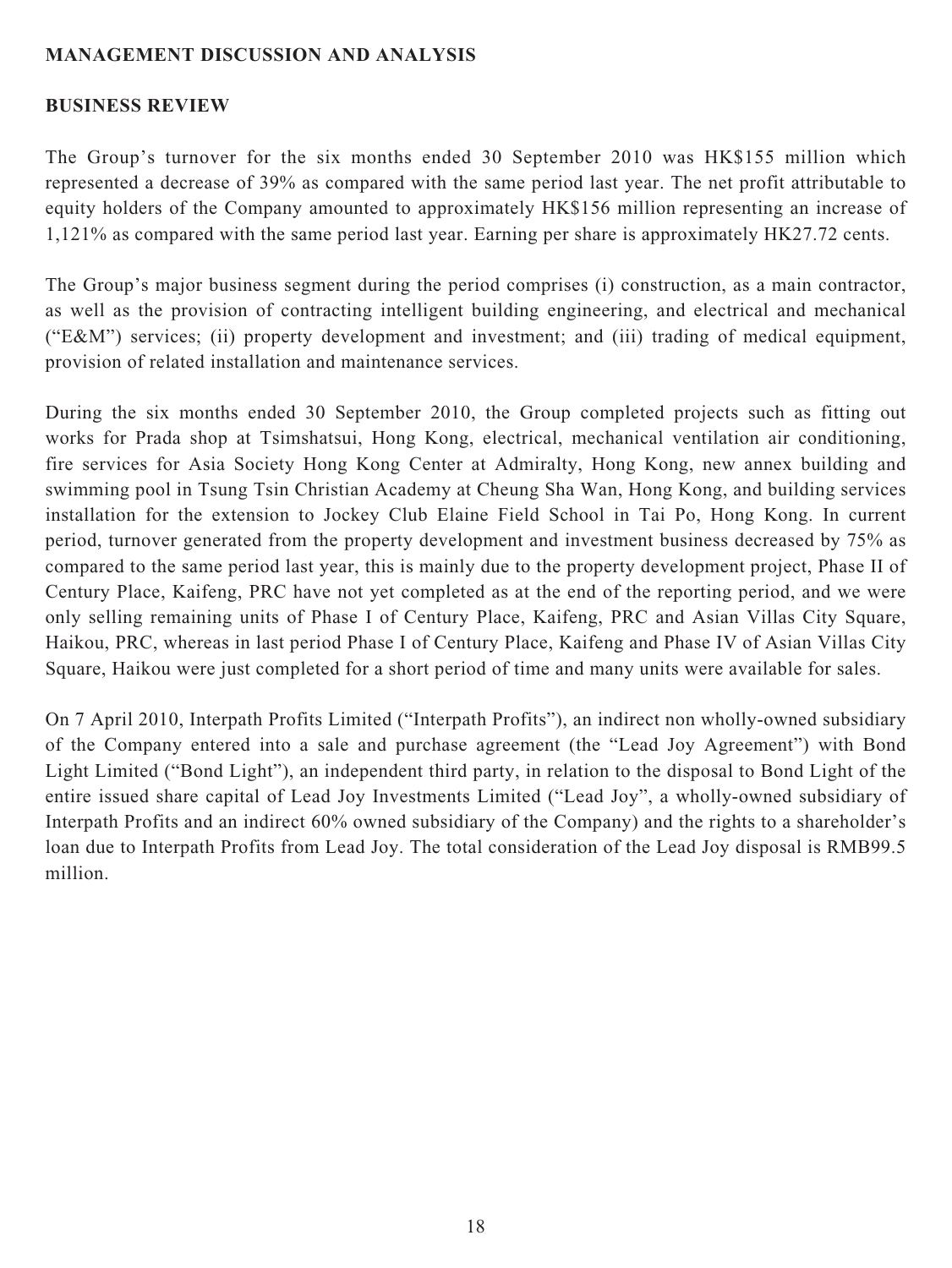On 7 April 2010, Interpath Profits also entered into a sale and purchase agreement (the "Measure Up Agreement") with Big Meg Limited ("Big Meg"), an independent third party, in relation to the disposal to Big Meg of the entire issued share capital of Measure Up Profits Limited ("Measure Up", a whollyowned subsidiary of Interpath Profits and an indirect 60% owned subsidiary of the Company) and the assumption by Big Meg of the liabilities under the indebtedness due to Measure Up from Interpath Profits. The total consideration of the Measure Up disposal is RMB242 million.

The Lead Joy disposal constitutes a major transaction, and the Measure Up disposal constitutes a very substantial disposal, for the Company under the Listing Rules. The Lead Joy Agreement, the Measure Up Agreement and the transactions contemplated thereunder are subject to the approval of the Shareholders by way of poll at the special general meeting ("SGM"). The Lead Joy Agreement and the Measure Up Agreement were approved by the Shareholders at the SGM held on 12 August 2010, and the gain on disposal of subsidiaries generated from these two agreements amounted to HK\$306 million.

In September 2007, Asian Villas City Square was awarded one of the "Top 100 Best Property in China for year 2007 (third anniversary)". In May 2008, the Company was awarded one of the "Top 500 Most Influential Property Development Enterprise in China" for year 2008, by 2008 亞洲(博鰲)房地產領袖 峰會. In December 2009, the Company was awarded one of the "Chinese businessman top 500 in 2009" by 華商中國市場500強評選活動組委會.

## **FINANCIAL REVIEW**

#### **Turnover**

During the six months ended 30 September 2010, the Group's turnover amounted to HK\$155 million, decreased by 39% as compared to the same period last year. The decrease was mainly due to this is mainly due to the property development project, Phase II of Century Place, Kaifeng, PRC have not yet completed as at the end of the reporting period, and we were only selling remaining units of Phase I of Century Place, Kaifeng, PRC and Asian Villas City Square, Haikou, PRC, whereas in last period Phase I of Century Place, Kaifeng and Phase IV of Asian Villas City Square, Haikou were just completed for a short period of time and many units were available for sales.. Turnover generated from construction contracting business, property development and investment business and other business amounted to approximately HK\$120 million, HK\$32 million, HK\$3 million respectively, which represent decrease by 1%, 75% and 32% respectively as compared to the same period last year.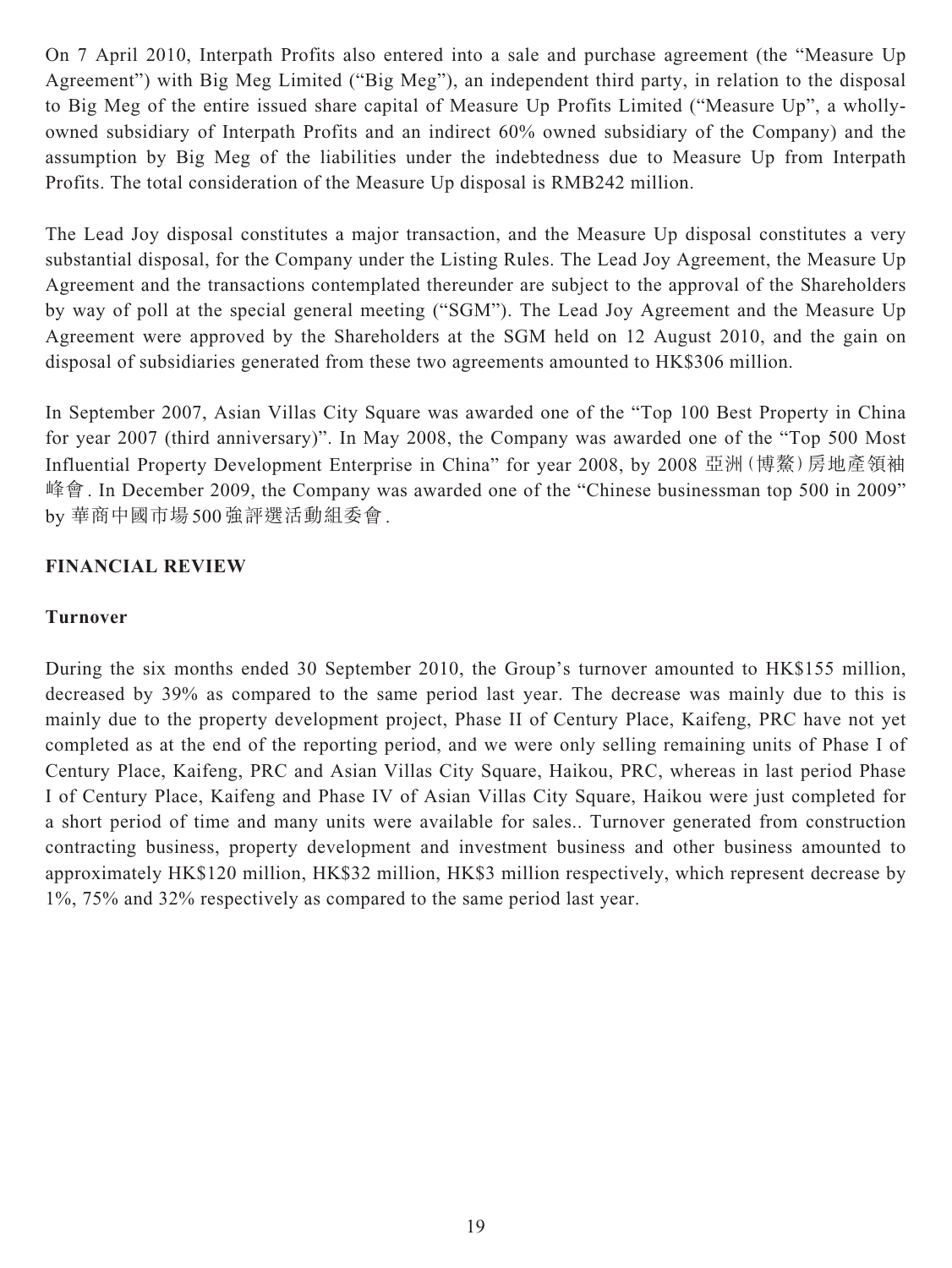## **Gross profit margin**

During the six months ended 30 September 2010, the Group's gross profit margin was approximately 18%, down by 4% as compared to last period's 22%, this is mainly driven from the decrease in the percentage of turnover from the property development and investment segment over the total turnover, from last period's 50% to this period's 21%, where the gross profit margin of this segment generally have a much higher gross profit margin than the other main segment-construction contracting segment, as a result, the overall gross profit margin is lower than last period.

## **Liquidity and financial resources**

As at 30 September 2010, the Group had total assets of HK\$1,476,909,000, which is financed by total liabilities, shareholders' equity and minority interests of HK\$691,445,000, HK\$675,741,000 and HK\$109,723,000, respectively. The Group's current ratio at 30 September 2010 was 2.29 compared to 1.54 at 31 March 2010.

The gearing ratio for the Group is 20% (2010: 15%). It was calculated based on the non-current liabilities of HK\$190,841,000 (2010: HK\$93,091,000) and long term capital (equity and non-current liabilities) of HK\$976,305,000 (2010: HK\$630,337,000). The increment was mainly a result of the long term construction loans obtained from bank for the property development business during the period.

## **Capital expenditure**

Total capital expenditure for the six months ended 30 September 2010 was approximately HK\$154,000, which are mainly used in the purchase of office equipments and motor vehicles.

## **Contingent liabilities**

At the end of the reporting date, there were no significant contingent liabilities for the Group.

#### **Commitments**

At the end of the reporting date, there were no significant capital commitments for the Group.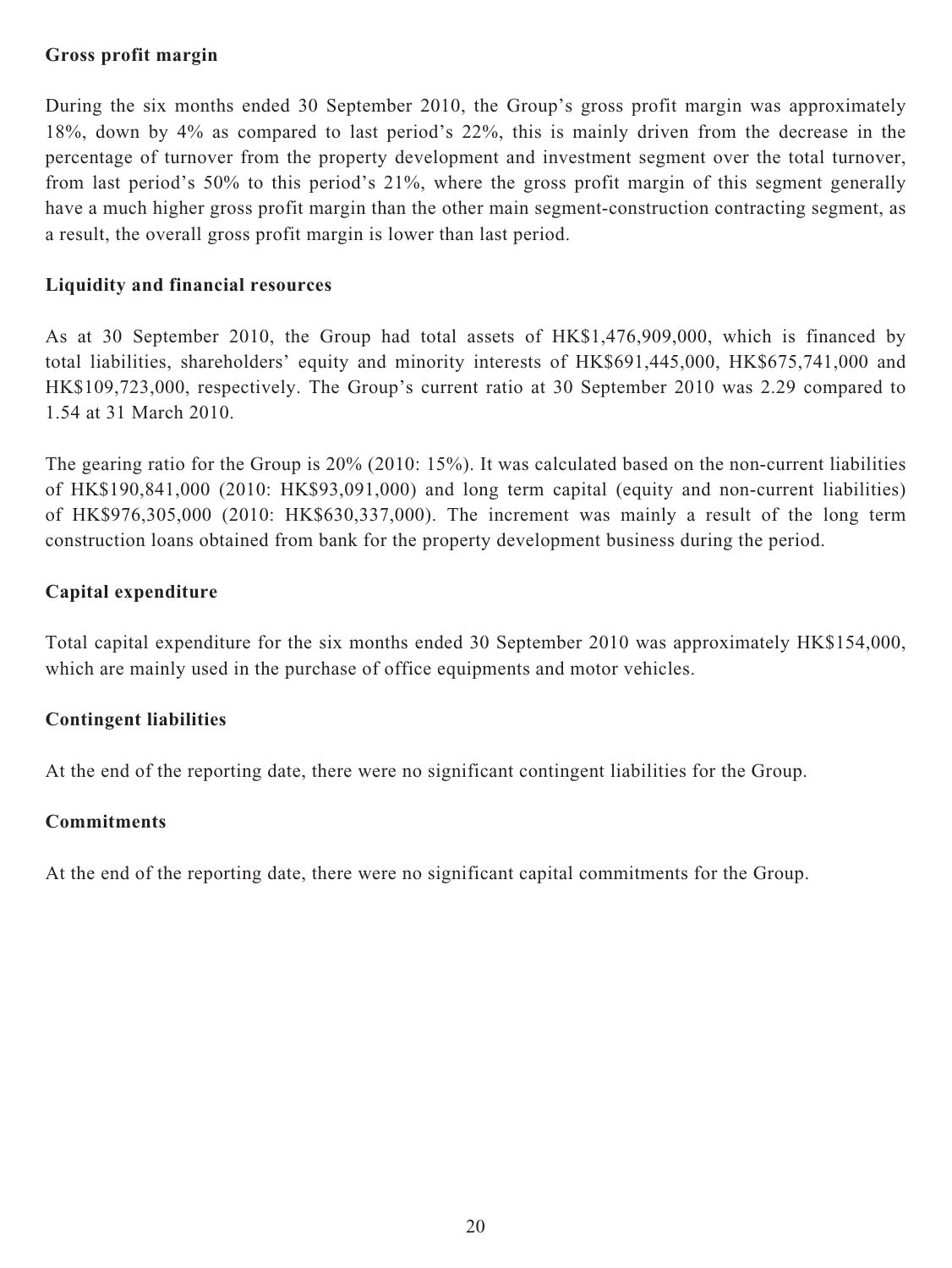#### **Charges on group assets**

The Group's banking facilities are secured by:

- (i) the pledge of certain of the Group's leasehold buildings and land situated in Hong Kong of HK\$75,608,000 (31 March 2010: HK\$76,800,000);
- (ii) the pledge of the Group's investment properties situated in Mainland China of HK\$214,020,000 (31 March 2010: HK\$210,330,000);
- (iii) the pledge of one of the Group's financial assets at fair value through profit or loss of HK\$1,160,000 (31 March 2010: HK\$1,140,000);
- (iv) the pledge of certain of the Group's completed properties held for sale situated in Mainland China of HK\$34,403,000 (31 March 2010: HK\$38,528,000); and
- (v) the pledge of the Group's deposits of HK\$31,337,000 (31 March 2010: HK\$31,324,000).

In addition, as at 31 March 2010, an other loan was secured by the Group's equity interest in a subsidiary which held completed properties held for sale of HK\$33,071,000.

## **Treasury policies**

The Director will continue to follow a prudent policy in managing its cash balances and maintain a strong and healthy liquidity to ensure that the Group is well placed to take advantage of growth opportunities for the business. In view of the expected development for the property development project in Kaifeng, PRC, the Group will take consideration on the Renminbi fund planning to adequately finance this project. Interest for the current bank borrowings were mainly on floating rate basis and the bank borrowings were principally denominated in Hong Kong dollars and Renminbi, hence, there is no significant exposure to foreign exchange rate fluctuations.

## **Exchange risk exposure**

The Group's receivables and payables were denominated mainly in Hong Kong dollar and Renminbi. Since some of the Group's business are based in the PRC, the continuing appreciation of RMB inevitably increase the development cost and operating cost, however, the fluctuation in RMB is still mild for the time being and the PRC operation is naturally hedged by the future RMB receivables, therefore the management does not foresee any significant foreign currency exposure.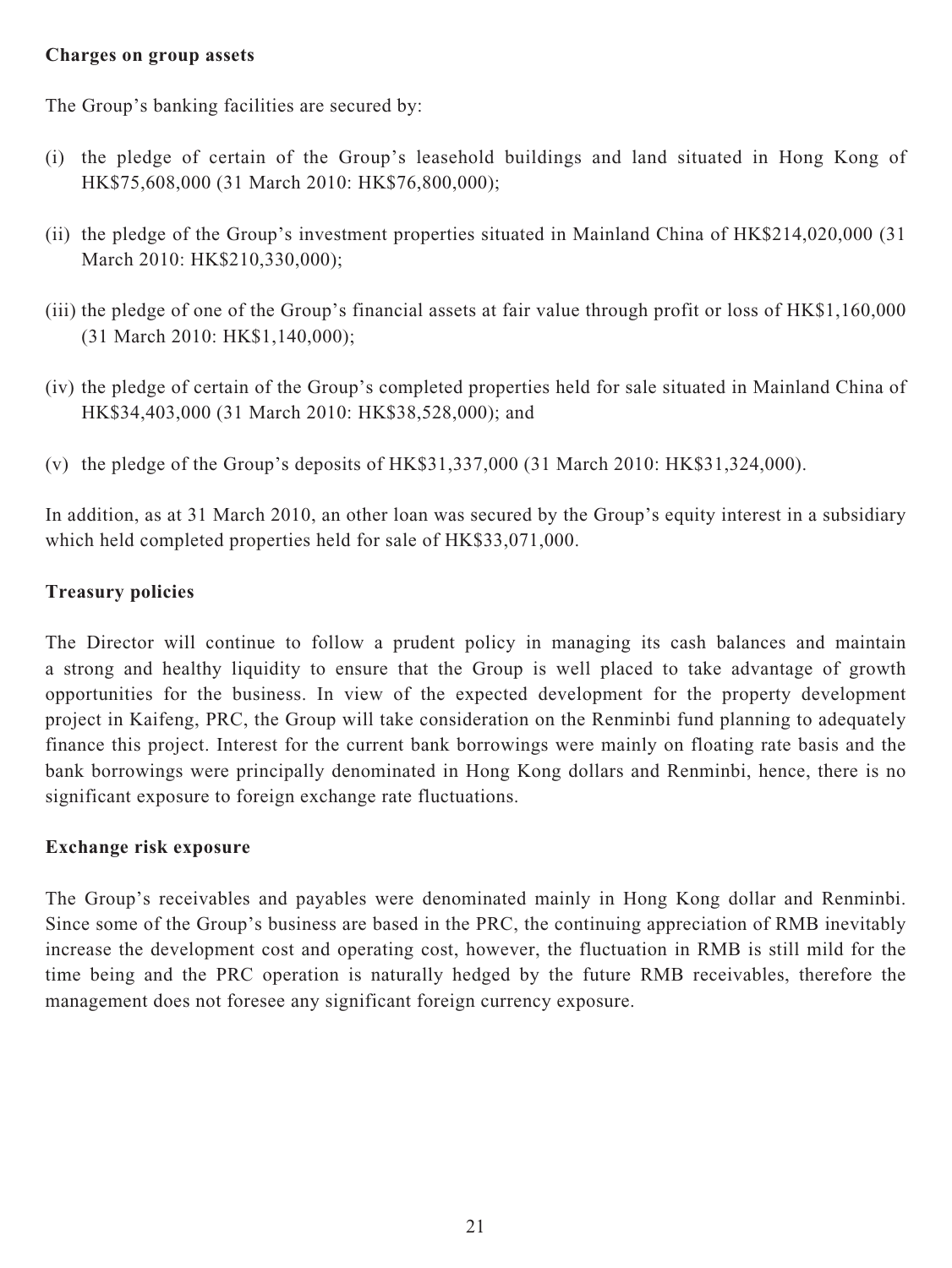## **PROSPECT**

## **Construction business (including E&M works)**

The Group will uphold an on-going parallel development of its construction business (including E&M works) in both the PRC and Hong Kong. With its proven track records and adequate expertise in the main contracting business, in April 2006, the Group had been promoted from "List of Approved Contractors for Public Works under Group C (on probation) of the Building Category under Environment, Transport and Works Bureau of the HKSAR" to "List of Approved Contractors for Public Works under Group C of the Building Category under Environment, Transport and Works Bureau of the HKSAR". Together with the license in Group II under the "Turn-key Interior Design and Fitting-out Works" under the "List of Approved Suppliers of Materials and Specialist Contractors for Public Works" and the 11 licenses held under the "List of Approved Suppliers of Materials and Specialist Contractors for Public Works under Environment, Transport and Works Bureau of the Government of the HKSAR", enables the Group to take an active part in the construction business development (including E&M works).

During the period, new projects such as addition and alteration works for house  $1 \& 2$  of Belleview Place, Repulse Bay Road, Hong Kong, mechanical ventilation air conditioning services nominated subcontract works for the Proposed Student Hall VIII & IX development at Clear Water Bay for the Hong Kong University of Science & Technology, Hong Kong, proposed warehouse development at Yuen Long, Hong Kong, biennial term contract for the maintenance and repair of, alternations and additions to, fire services installations for health services buildings in Kowloon, Hong Kong, installation of ammonium and nitrate online monitoring system for aeration tank, Shatin, Hong Kong, provision of modification, maintenance, calibration and engineering works for electronic sensor and outstation electronics equipment at various sewage treatment works & gauging stations for DSD, Hong Kong, fitting out works for Prada shop at Chengdu, PRC and fitting out works for Miu Miu shop at Shanghai, PRC were granted. As at the date of this announcement, the Group has contracts on hand with a total contract sum of over HK\$966 million.

## **Property development and investment**

Asian Villas City Square, Haikou, Hainan Province is developed into a residential and commercial complex with a total gross floor area of approximately 117,000 sq. metres. Construction was completed in prior year. Up to the date of this announcement, the total sales contract sum achieved amounted to approximately RMB348 million. The Group have also lease out certain completed commercial properties for sale before sales is made, so that the Group can generate temporary extra rental income before the sales.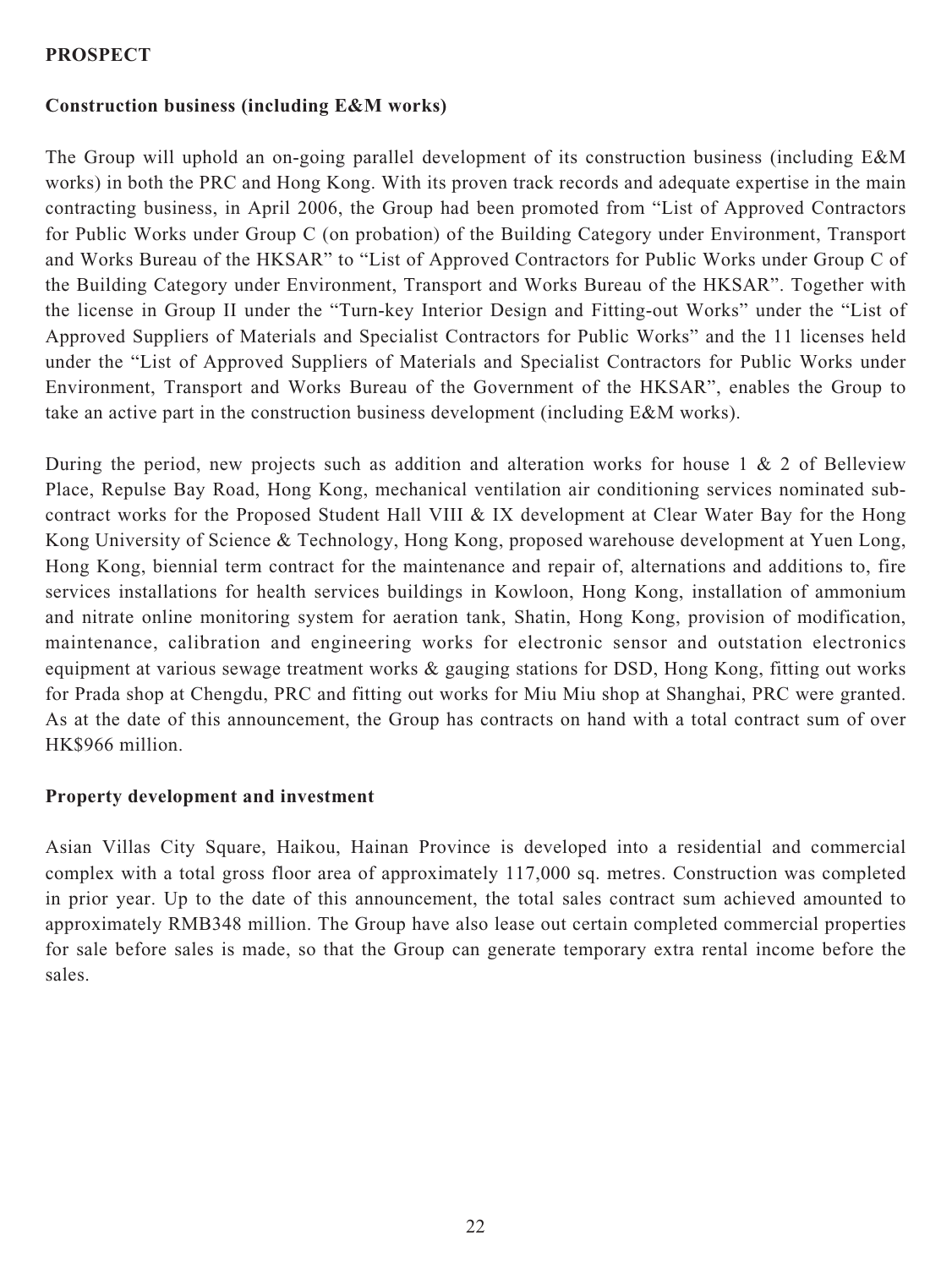On 9 June 2005, the Group has been granted the land use rights of a development site in Long Ting district of the city of Kaifeng. The Directors intend to develop a residential and commercial complex on the site with an estimated gross floor area of approximately 202,000 sq. metres. Up to now, gross floor area of 30,000 sq. metres had completed construction and the total sales contract sum achieved amounted to approximately RMB118 million. The remaining of the land is under construction, processing smoothly, and it is expected the construction will be completed by 2012.

Mainland China surpassed Japan as the world's second-largest economy according to the economic output data in the second quarter of 2010 and its gross domestic product recorded a growth of 9.6% in the third quarter. Nevertheless, inflation rate reached 4.4% in October against September's 3.6%, the fastest upsurge in two years and well above the government's target rate of 3%. In order to curb the rising inflation and soaring property prices, the People's Bank of China raised the benchmark lending rate by 0.25% last month for the first time in almost three years. In addition, the newly raise of reserve requirement ratio by 0.5% twice within ten days to 18.5% for major banks and coupled with the recent promulgation by the Central Government of tougher measures such as tightening of property lending and proposal to levy property taxes shortly throughout the country, resulted in drop in property transactions across major cities. However, property prices stubbornly remained at the present level albeit with reduced transactions.

Barring introduction of further austerity measures by the Central Government, property prices are not expected to decrease substantively. In anticipation of progressive appreciation of Renminbi as well as enormous domestic demand, the Board remains optimistic to the property market in Mainland China and the Group will continue to place emphasis on strengthening the property development and investment business, and may acquire additional land bank to richen its land reserve, specifically in the second and third tier cities in PRC which the market trend and growth potential is consistently increasing, however, the Group has no specific investment plan in relation to any particular project currently.

## **Trading of medical equipment**

With rising affluence especially in Hong Kong and the major cities in PRC, the consumers' increasing health awareness, especially among higher-income urban consumers, continued to create higher demand for medical equipments, and our effort in trading of medical equipment should continue to pay off in terms of sales growth and market penetration in PRC. In the coming year, we will expand our distribution channels and introducing a broader range of products to spur sales growth.

The Group remains optimistic of the medium to longer term prospects of the property sector in the PRC and continues to be committed to those projects that are being undertaken by the Group. On the other hand, the Group will continue to adopt efficacious cost management strategies and maintain tight credit control to cope with challenges and enhance competitiveness under the fluctuated operating environment.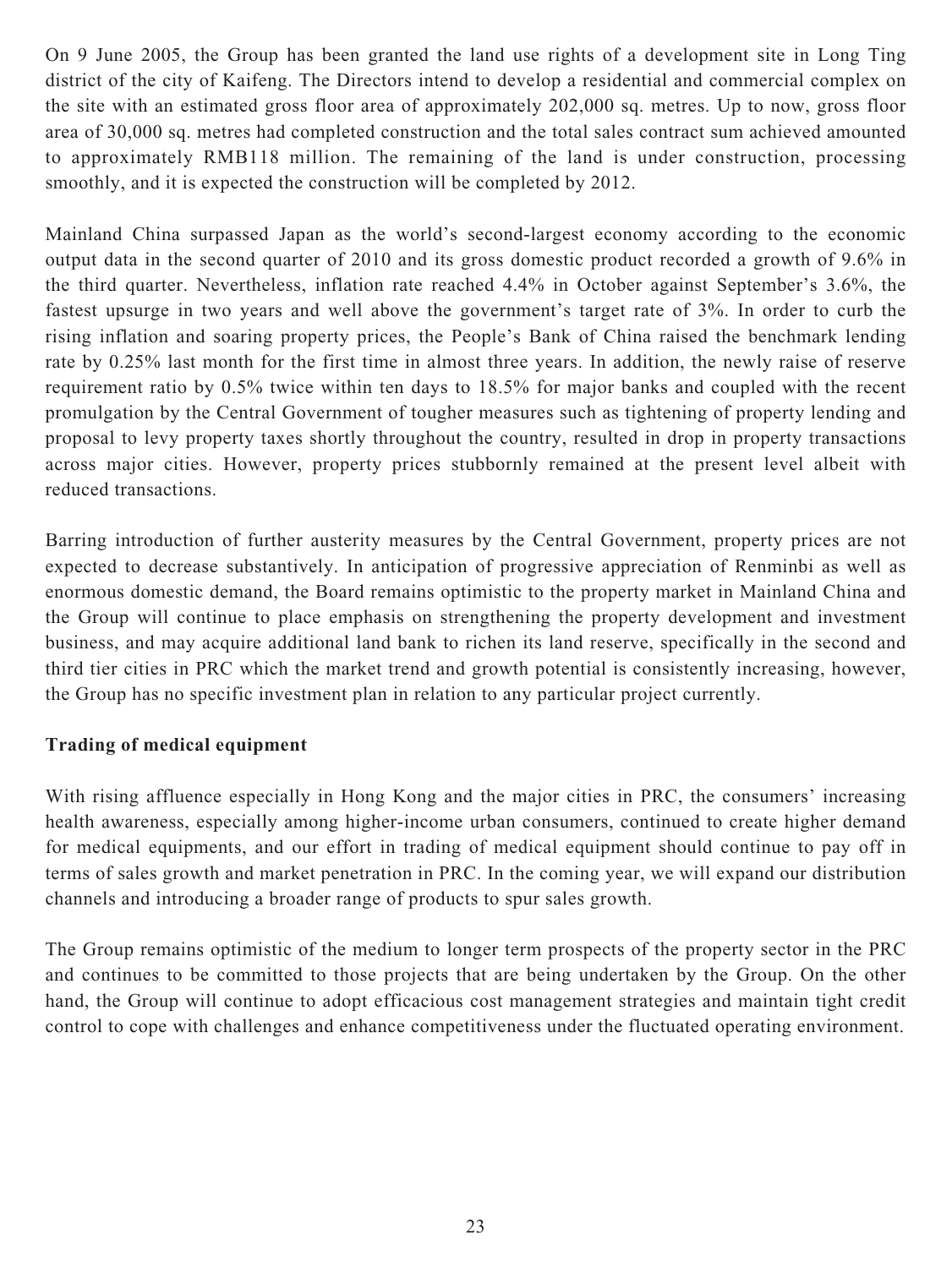#### **HUMAN RESOURCES**

As at 30 September 2010, the Group has 129 employees, 14 of whom were based in the PRC. The total employee benefits expenses including directors' emoluments for the period under review amounted to HK\$23 million as compared to HK\$14 million in the same period last year.

The remuneration policy and package of the Group's employees are reviewed and approved by the directors. Apart from pension funds, in order to attract and retain a high caliber of capable and motivated workforce, the Company offers discretionary bonus and share options to staff based on the individual performance and the achievements of the Company's targets.

## **CONTINUING CONNECTED TRANSACTIONS**

On 19 March 2008, the Group has entered into two tenancy agreements with 上海美格菲健身中心有限 公司 and Fitness Concept Limited, companies owned as to 99.4% and 100% respectively by Mr. Tjia, the Managing Director and Deputy Chairman and a substantial shareholder of the Company, for the leasing of two properties of the Group at Sichuan, PRC and Hong Kong. The two tenancy agreements are contracted for three years commencing 1 April 2008, and the monthly rent payable are RMB150,000 and HK\$45,500 respectively. The rental income earned during the six months ended 30 September 2010 from the above tenancy agreements were HK\$1,308,000.

Given that Mr. Tjia is the Managing Director and Deputy Chairman of the Company and has an approximately 46.75% equity interest in the Company at that time, Mr. Tjia is a connected person of the Company within the meaning of the Listing Rules. The transaction therefore constitutes a connected transaction of the Company. As each of the applicable percentage ratios of the transaction was more than 2.5% but less than 25% and the total consideration involved was less than HK\$10,000,000, pursuant to Rule 14A.32 of the Listing Rules, the transaction was exempted from the independent shareholders' approval requirement and was only subject to the reporting and disclosure requirements of the Listing Rules. The transaction also constituted a discloseable transaction for the Company under the Listing Rules.

The independent non-executive directors of the Company have reviewed the continuing connected transactions set out above and have confirmed that this continuing connected transaction was entered into (i) in the ordinary and usual course of business of the Group; (ii) on normal commercial terms or on terms no less favourable to the Group than terms available to independent third parties; and (iii) in accordance with the relevant agreements governing them on terms that are fair and reasonable and in the interests of the shareholders of the Company as a whole.

## **INTERIM DIVIDEND**

The Board is pleased to recommend the payment of an interim dividend of HK3 cents (2009: Nil) per ordinary share in issue for the six months ended 30 September 2010 to be payable on or around Thursday, 23 December 2010 to the shareholders whose names appear on the register of members of the Company at the close of business on Monday, 13 December 2010.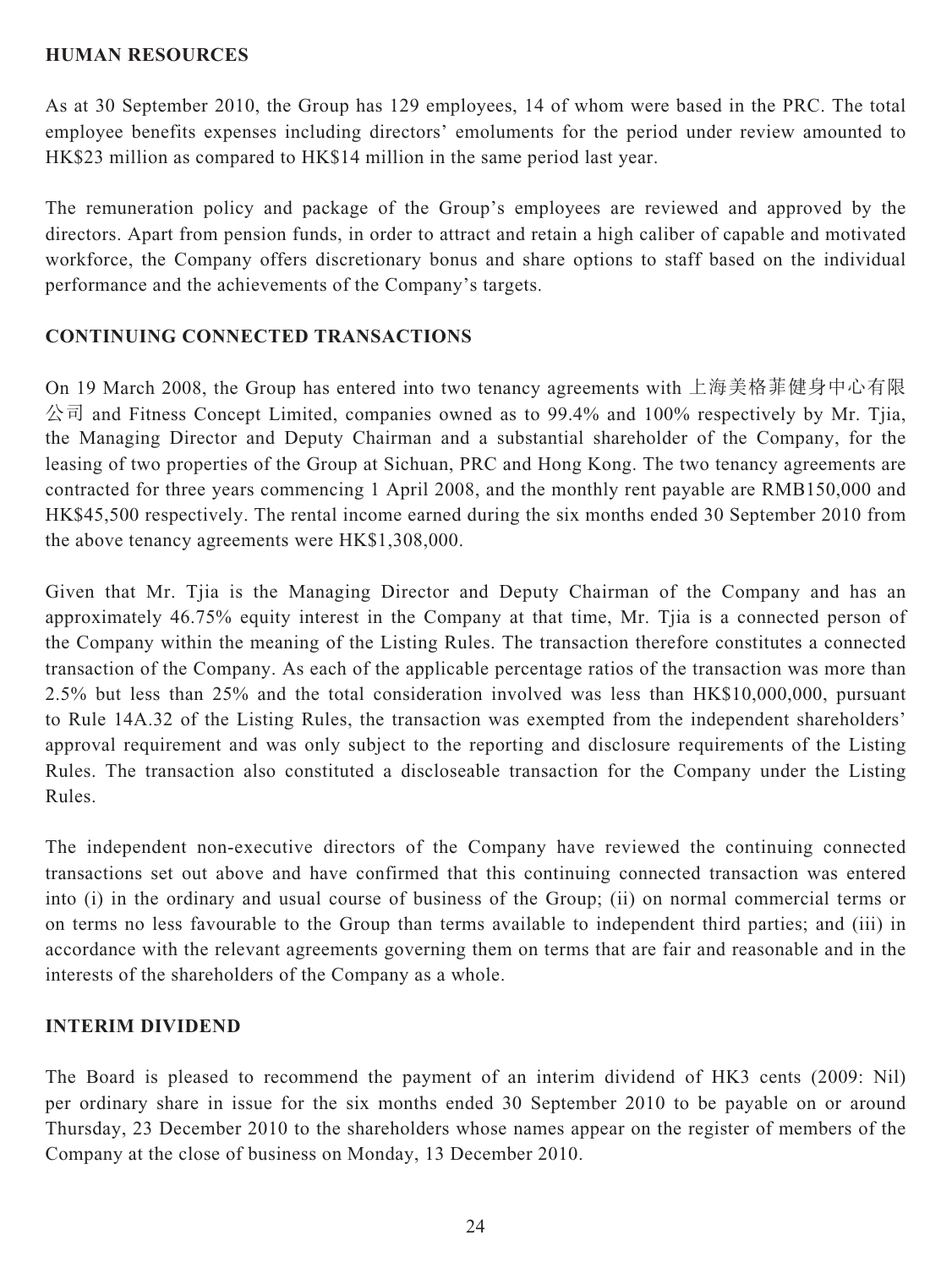## **CLOSURE OF REGISTER OF MEMBERS**

The register of members of the Company will be closed from Tuesday, 7 December 2010 to Monday, 13 December 2010 both days inclusive, during which period no transfer of shares will be effected. In order to qualify for the interim dividend mentioned above, all transfers accompanied by the relevant share certificates must be lodged with the Company's branch share registrar in Hong Kong, Tricor Tengis Limited, at 26th Floor, Tesbury Centre, 28 Queen's Road East, Hong Kong not later than 4:30 p.m. on Monday, 6 December 2010.

#### **PURCHASE, REDEMPTION OR SALE OF LISTED SECURITIES**

During the six months ended 30 September 2010, the Company purchased certain of its shares on the Stock Exchange and these shares were subsequently cancelled by the Company. The Company considered that it is the best way of enhancing shareholder value and that it is in the best interest of the shareholders to return a substantial part of the surplus funds to them. The summary details of those transactions are as follows:

|                  | Number of<br><b>Shares repurchased</b> | Price per share |        | <b>Total</b> |  |
|------------------|----------------------------------------|-----------------|--------|--------------|--|
|                  |                                        | <b>Highest</b>  | Lowest | price paid   |  |
|                  |                                        | H K S'          | H K S' | HK\$'000     |  |
| April 2010       | 1,245,000                              | 0.60            | 0.59   | 746          |  |
| <b>July 2010</b> | 5,645,000                              | 0.56            | 0.52   | 3,062        |  |
| August 2010      | 500,000                                | 0.53            | 0.52   | 261          |  |
| September 2010   | 3,875,000                              | 0.59            | 0.52   | 2,181        |  |
|                  | 11,265,000                             |                 |        | 6,250        |  |
|                  |                                        |                 |        |              |  |

The repurchased shares were cancelled and an amount equivalent to the nominal value of these shares of HK\$1,126,000 was transferred from retained profits to the capital redemption reserve. The premium of HK\$5,124,000 paid on the repurchases shares and share repurchase expenses of HK\$33,000 were charged against the share premium account.

The purchase of the Company's shares during the period was effected by the Directors, pursuant to the mandate from shareholders received at the last annual general meeting, with a view to benefiting shareholders as a whole by enhancing the net asset value per share and earnings per share of the Group.

Except as disclosed above, neither the Company, nor any of its subsidiaries purchased, redeemed or sold any of the Company's listed securities during the period.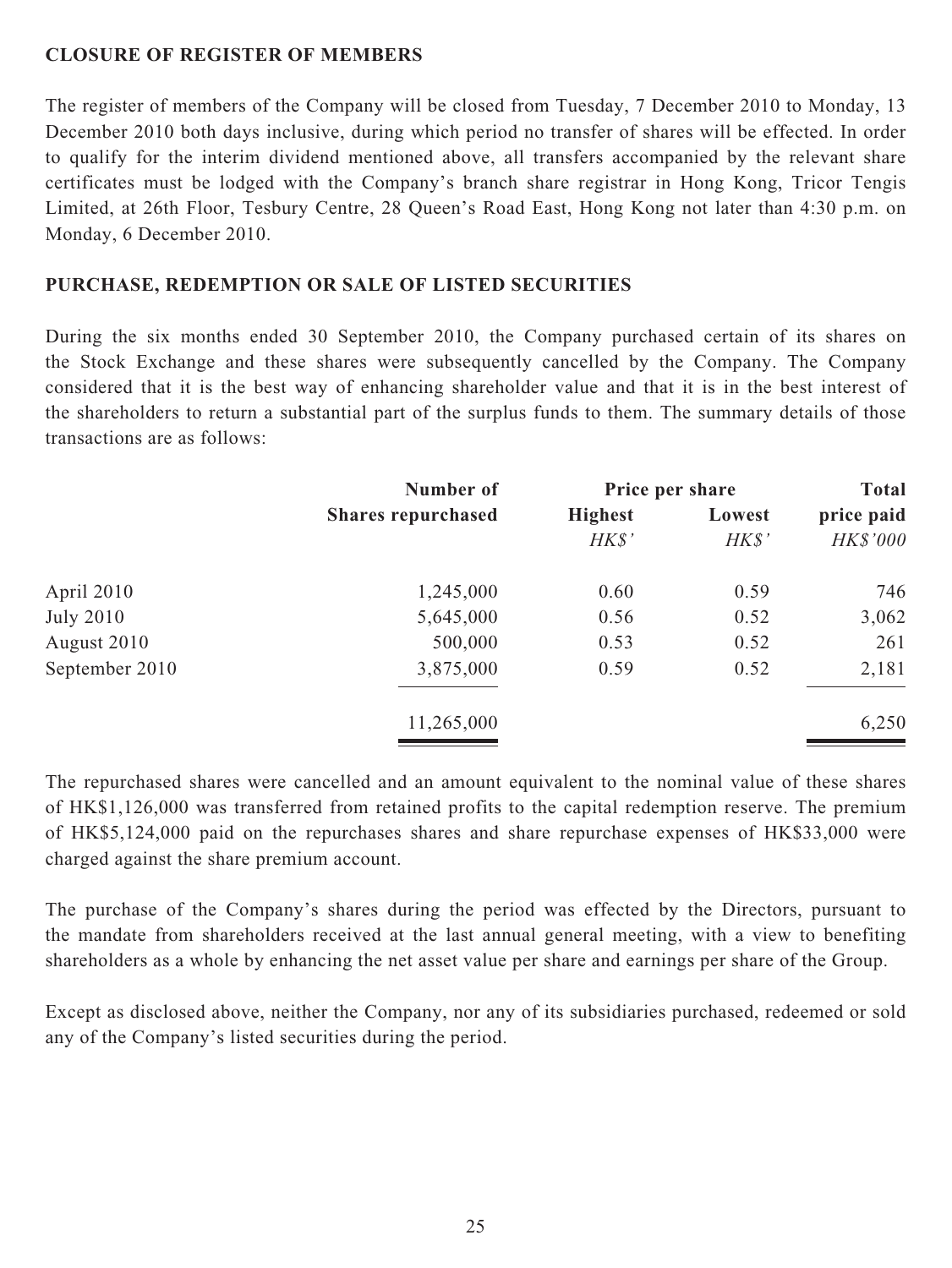#### **Corporate governance**

In the Corporate Governance Report which was published in our annual report for the year ended 31 March 2010, the Company's corporate governance practices are based on the principles and the code provisions ("Code Provisions") as set out in the Code on Corporate Governance Practices ("CG Code") contained in Appendix 14 of the Rules Governing the Listing of Securities on the Stock Exchange ("Listing Rules"). The Directors consider that the Company has complied with most of the Code Provisions throughout the six months ended 30 September 2010, save for the deviation from the Code Provision A4.1, details of which are explained below. The Company regularly reviews its corporate governance practices to ensure that these continue to meet the requirements of the CG Code.

## **Summary of deviation of the CG Code:**

## *Code Provision A4.1*

Code Provision A.4.1 stipulates that non-executive directors should be appointed for a specific term, subject to re-election.

The independent non-executive directors are not appointed for a specific term. However, all nonexecutive directors are subject to the retirement and rotation once every three years in accordance with the Company's Bye-Laws. As such, the Board considers that sufficient measures have been taken to ensure that the Company's corporate governance practices are comparable with those in the Code.

## **MODEL CODE FOR SECURITIES TRANSACTIONS**

The Company has adopted the Model Code for Securities Transactions by Directors of Listed Issuers (the "Model Code") as set out in Appendix 10 to the Listing Rules.

Specific enquiry has been made of all the directors and the directors have confirmed that they have complied with the Model Code throughout the six months ended 30 September 2010.

The Company has adopted the same Model Code for securities transactions by employees who are likely to be in possession of unpublished price-sensitive information of the Company.

No incident of non-compliance of the Model Code by the relevant employees was noted by the Company.

## **AUDIT COMMITTEE**

The Company has an audit committee which was established in accordance with the requirements of the CG Code for the purpose of reviewing and providing supervision over the Group's internal controls, risk management system, financial reporting matters including the review of the interim results for the six months ended 30 September 2010, and adequacy of resources and qualifications of the Company's accounting staff. The audit committee comprise of three independent non-executive directors of the Company, namely Dr. Ho Chung Tai, Raymond, Mr. Siu Man Po and Mr. Wong Shing Kay, Oliver. Mr. Wong Shing Kay, Oliver is the Chairman of the committee.